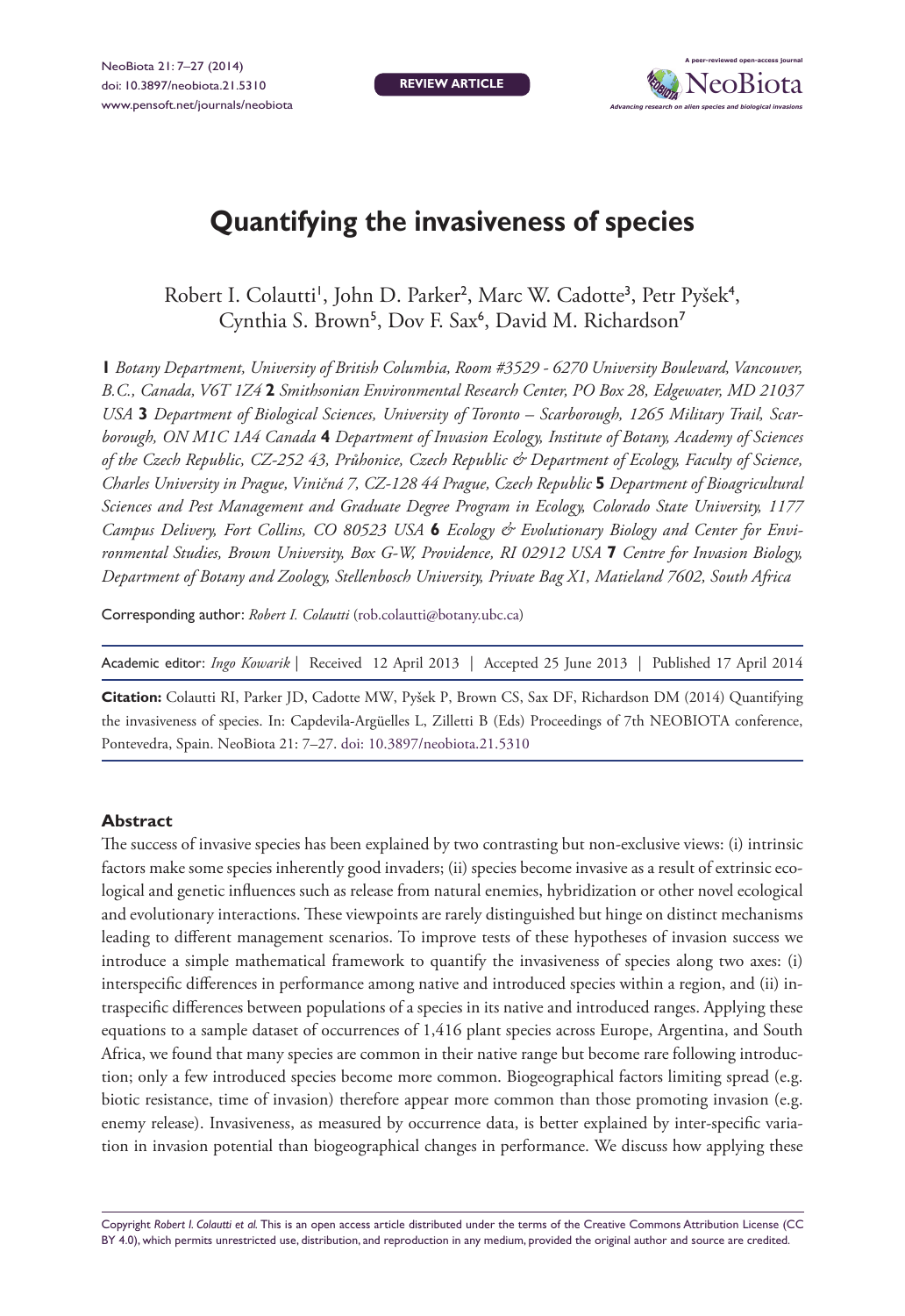comparisons to more detailed performance data would improve hypothesis testing in invasion biology and potentially lead to more efficient management strategies.

#### **Keywords**

Biogeographical comparisons, biological invasions, preadaptation, functional traits, increased vigour, invasion success, intrinsic vs extrinsic factors

# **Introduction**

The economic and ecosystem impacts caused by species invasions are considerable (Gaertner et al. 2009; Pyšek et al. 2012b). However, the vast majority of species that are introduced remain rare, with only a fraction becoming widespread and dominating local communities (Williamson and Fitter 1996; Jeschke and Strayer 2005; Ricciardi and Kipp 2008; Stohlgren et al. 2011; Hulme 2012). Identifying the ecological and evolutionary factors that determine these disparate outcomes is the focus of a large body of published empirical work (van Kleunen et al. 2010a) including a growing number of hypotheses and synthetic frameworks (Catford et al. 2009; Blackburn et al. 2011; Gurevitch et al. 2011; Jeschke et al. 2012).

One reason for this expanding literature is a growing appreciation for the inherent complexity of ecological and evolutionary (eco-evolutionary) processes. But an additional factor may be a lack of appropriate data to rigorously evaluate multiple hypotheses for invasion success and the circumstances under which they are most applicable. To further explore this latter possibility, we review the hypotheses suggesting that some plant species are inherently good invaders, and those suggesting that invasiveness is acquired as a result of ecological and genetic differences between the native and introduced range. We introduce two simple metrics for quantifying the invasiveness of species on a relative scale and demonstrate their utility using occurrence data of native and introduced plant species in Argentina, South Africa, and Europe. We demonstrate how inter- and intraspecific comparisons using field surveys can improve testing of the major hypotheses of invasion success, and identify a significant data gap – namely, the lack of comprehensive field data measuring survival and reproductive rates in natural populations.

### **Hypotheses of invasion success**

Hypotheses proposed to explain invasion success can generally be grouped into two categories based on whether they primarily attribute invasion success or failure to (i) extrinsic differences in ecological or evolutionary processes that differ between native and introduced ranges or (ii) intrinsic biological characteristic of particular species or higher-order taxonomic groups. Two key assumptions underlie these hypotheses. First, if invasiveness arises as a result of eco-evolutionary differences between the native and introduced ranges, then introduced populations in the introduced range should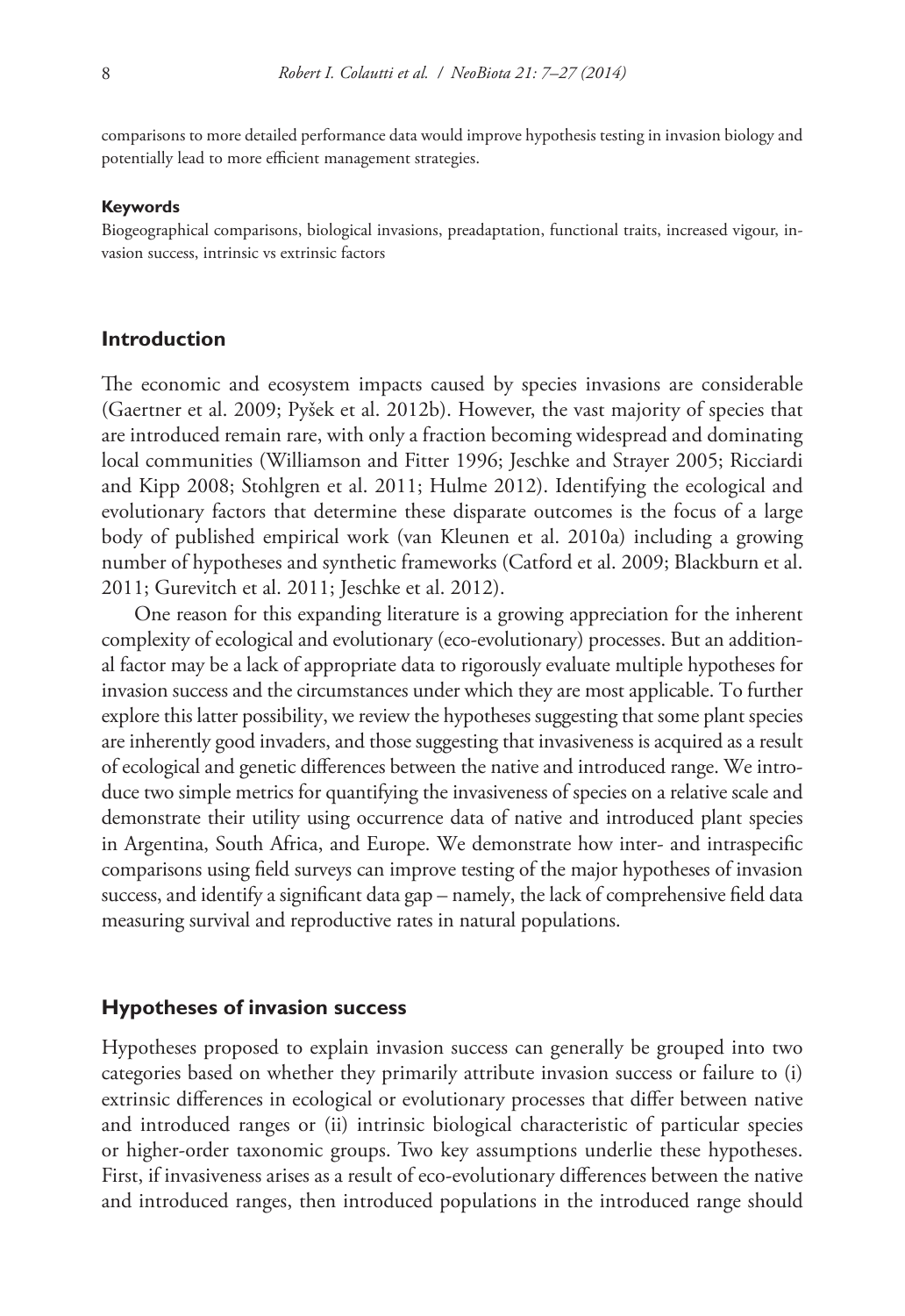exhibit enhanced performance relative to their conspecifics in the native range. Alternatively, if invasiveness is primarily an inherent characteristic, then invasive species should perform well in both ranges.

Perhaps the most common hypotheses in contemporary studies are those attributing the successful proliferation and spread of invasive species to altered ecological and evolutionary processes, an idea which dates back to the foundational literature of biological invasions (Elton 1958; Baker and Stebbins 1965). For example, introduced species experience an inhospitable abiotic environment (Mack 2000), or biotic resistance due to competition (Levine et al. 2004) or damage by native enemies (Parker et al. 2006), limiting the establishment, spread, and impact of the majority of introduced species. Additionally, establishment may fail because of insufficient propagule pressure (Lockwood et al. 2005) and Allee effects (Allee 1931), leading to stochastic extinction (Sax and Brown 2000). Alternatively, species may overcome these barriers given sufficient time (Pyšek and Jarošík 2005; Williamson et al. 2009), or by virtue of novel allelochemicals (Callaway and Ridenour 2004), altered soil microbial interactions (Reinhart and Callaway 2006), novel mutualisms (Richardson et al. 2000), and loss of natural enemies during the invasion process (Mitchell and Power 2003; Torchin et al. 2003). Introduction of historically isolated populations or species could also result in novel opportunities for interspecific hybridization leading to hybrid vigour in the introduced range (Ellstrand and Schierenbeck 2000), or intraspecific hybridization among historically isolated populations could occur, leading to novel adaptive gene combinations or simply increasing standing genetic variation available for adaptive evolution (Kolbe et al. 2004; Keller and Taylor 2010). Additionally, invaders are likely to be successful if they fill a novel role or function within an invaded ecosystem (Fetahi et al. 2011), if they are able to use resources not completely used by natives (Case 1990), or if they interact in novel ways with other non-native species (Simberloff and Von Holle 1999). Regardless of the specific mechanisms proposed, all of the hypotheses mentioned above assume that ecological or genetic differences between the native and introduced ranges (i.e. extrinsic factors) are responsible for making species invasive.

An alternative class of hypotheses regard invasiveness as an intrinsic quality of some species, implicitly assuming that ecological differences between ranges are minor relative to the identity and functional traits of the invader. This idea also dates back to early literature on invasive species, particularly Baker's (1965) characterization of a hypothetical 'ideal weed' possessing a particular suite of traits associated with invasiveness. Baker also noted that some invasive species exhibit a 'general purpose genotype' with high phenotypic plasticity and fixed heterozygosity, which he hypothesized made them capable of occupying a broad range of habitats in their native and introduced ranges (Baker 1965). These ideas have stimulated a large number of studies suggesting particular traits that promote invasion, but few generalities have emerged (Pyšek and Richardson 2007; van Kleunen et al. 2010b). However, the traits of invasive species are often similar to abundant or widespread native species (Lind and Parker 2010; van Kleunen et al. 2010b), suggesting that it may be possible to predict performance based on species' traits alone. The use of key traits or trait combinations to predict a spe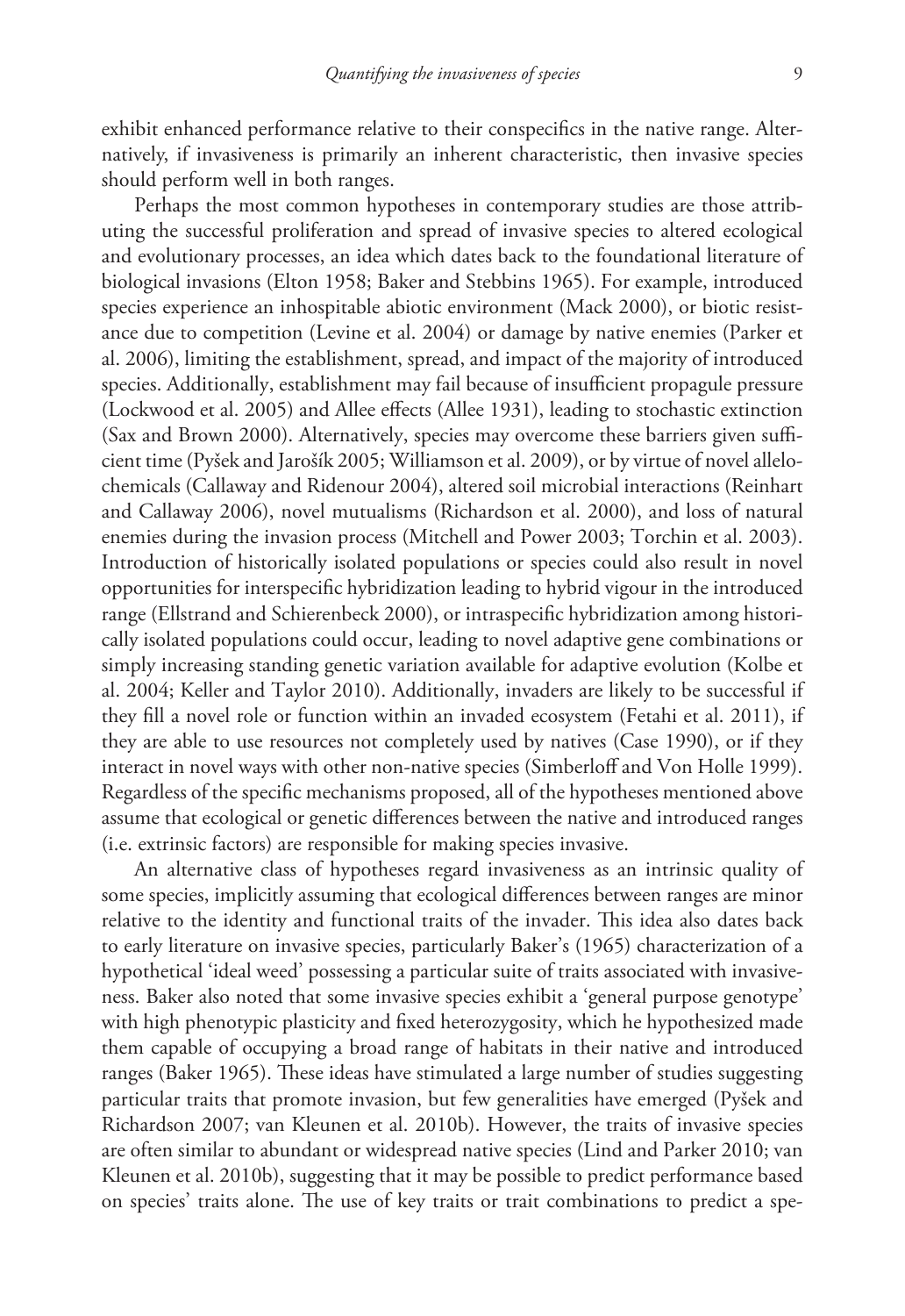cies' potential invasiveness has obvious management benefits, including the creation of 'blacklists' of potentially harmful species, 'whitelists' of species unlikely to pose a significant threat (Kolar and Lodge 2002; Hui et al. 2011), and formal risk assessment for particular applications (Kumschick and Richardson 2013). Interestingly, if invasions are the result of traits intrinsic to the invader *per se*, some species may simply be ecologically dominant both home and away - a quantitative prediction that has received surprisingly little attention in the literature despite the profound impacts it would have on our understanding and management of invasions (Firn et al. 2011).

#### **Inter- vs. intra-specific comparisons**

The contrasting hypotheses outlined above attribute the successful (or failed) spread and proliferation of introduced species to either (i) intrinsic differences in performance among species (or higher-level taxonomic groups) often manifested through functional traits, or (ii) extrinsic consequences of the invasion process (e.g., release from natural enemies, novel weapons, biotic resistance). Two types of data would be particularly helpful to explore these alternatives. First, field data are needed to quantify the performance of introduced species relative to other species within a particular community or assemblage (i.e. interspecific field comparisons). Second, field data from populations of individual species are needed to compare biogeographical differences in performance between the native and introduced ranges (i.e. intraspecific field comparisons).

Inter- and intra-specific field comparisons can be conceptualized as separate but non-independent axes along which to classify invasiveness in a purely ecological context (Fig. 1). The interspecific comparison axis (ω) quantifies the ecological performance or 'invasiveness' of a species in its introduced range without regard to the mechanisms responsible. Here we define invasiveness as a composite measure of performance of introduced species, particularly rates of survival and reproduction in natural populations that lead to high abundance and competitive exclusion of native species. The intraspecific comparison axis (δ) quantifies the degree to which performance changes from the native to the introduced range resulting from differences in ecological and evolutionary processes. Note that performance measurements may include abundance, survival, reproduction, or more complex population demographic parameters.

Comparing species along the axes in Fig. 1 could provide a simple but powerful characterization of whether a particular species is invasive because it performs well everywhere ( $\omega$  >> 0 and  $\delta$  - 0 in Fig. 1), or because it benefits from eco-evolutionary differences between ranges ( $\omega \gg 0$  and  $\delta > 0$ ). This comparison can also distinguish non-invasive species  $(\omega \ll 0)$  that are successful natives that fail to become invasive as a result of eco-evolutionary differences between ranges ( $\delta$  < 0), from species that are simply rare species regardless of range ( $\delta$  - 0). Moreover, the literature tends to inconsistently categorize species as 'invasive' if they have large economic or ecological impacts (Daehler 2001, Richardson et al. 2011), treating invasive and non-invasive species as distinct categories, whereas our approach quantifies invasiveness along a continuum.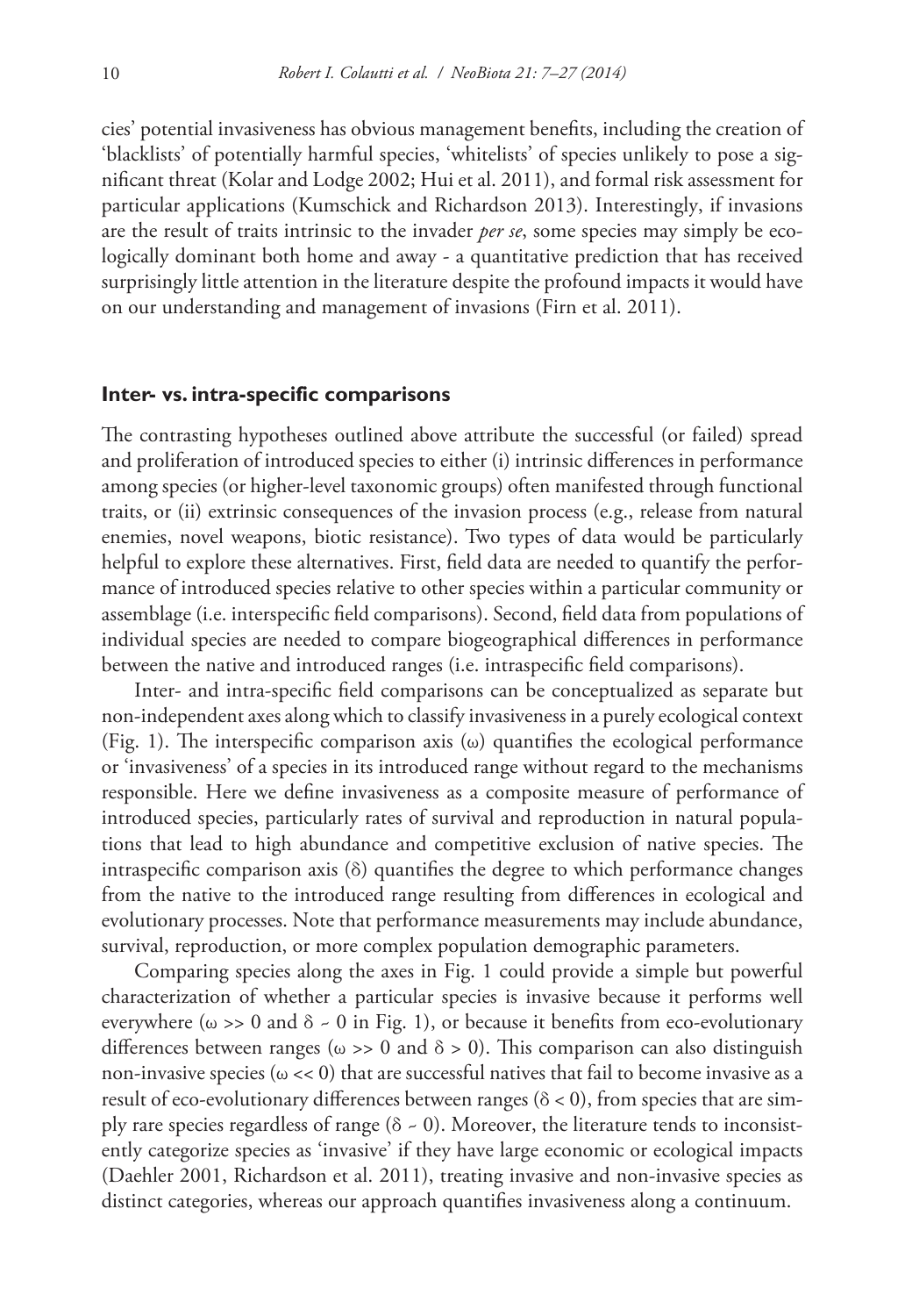

**Figure 1.** Testing hypotheses of invasion success could be improved by quantifying interspecific (ω) variation in performance among introduced species and intraspecific (δ) changes in performance between introduced and native populations. Dots show relative positions of a species predicted by the enemy of my enemy hypothesis (EEH), evolution of increased competitive ability (EICA), empty niche hypothesis (ENH), enemy release hypothesis (ERH), hybrid vigour hypothesis (HVH), novel weapons hypothesis (NWH), Baker's ideal weed (BIW), general purpose genotype (GPG), pre-adaptation hypothesis (PAH), specialist-generalist hypothesis (SGH), biotic resistance hypothesis (BRH), and the increased susceptibility hypothesis (ISH).

Quantifying the invasiveness of species could motivate appropriate study organisms for testing particular hypotheses of invasion success. For example, the enemy release hypothesis predicts that invasiveness results from native-introduced differences in the communities of natural enemies (Keane and Crawley 2002), which should yield an increase in performance ( $\delta > 0$ ). Similarly, species that do not benefit from escaping natural enemies should have similar performance in the native and introduced ranges  $(δ ~ 0)$ , whereas those that gain more harmful enemies should have reduced performance in the introduced range ( $\delta$  < 0), on average. A more quantitative prediction of the enemy release hypothesis is therefore a positive relationship between the degree of escape from natural enemies and δ. Analogous predictions from other hypotheses of invasion success are approximated in Fig. 1.

In addition to simple statistical correlations, incorporating field measurements of ω and δ as continuous variables can lead to more rigorous statistical tests of invasion success. For example, simple least-squares models or more advanced statistical approaches, such as a path analysis (Wootton 1994), might be used to test one or more predictor variables on  $\omega$  and  $\delta$ , such as the degree of escape from natural enemies, or changes in allelopathic chemicals, or extent of genetic admixture. Other factors could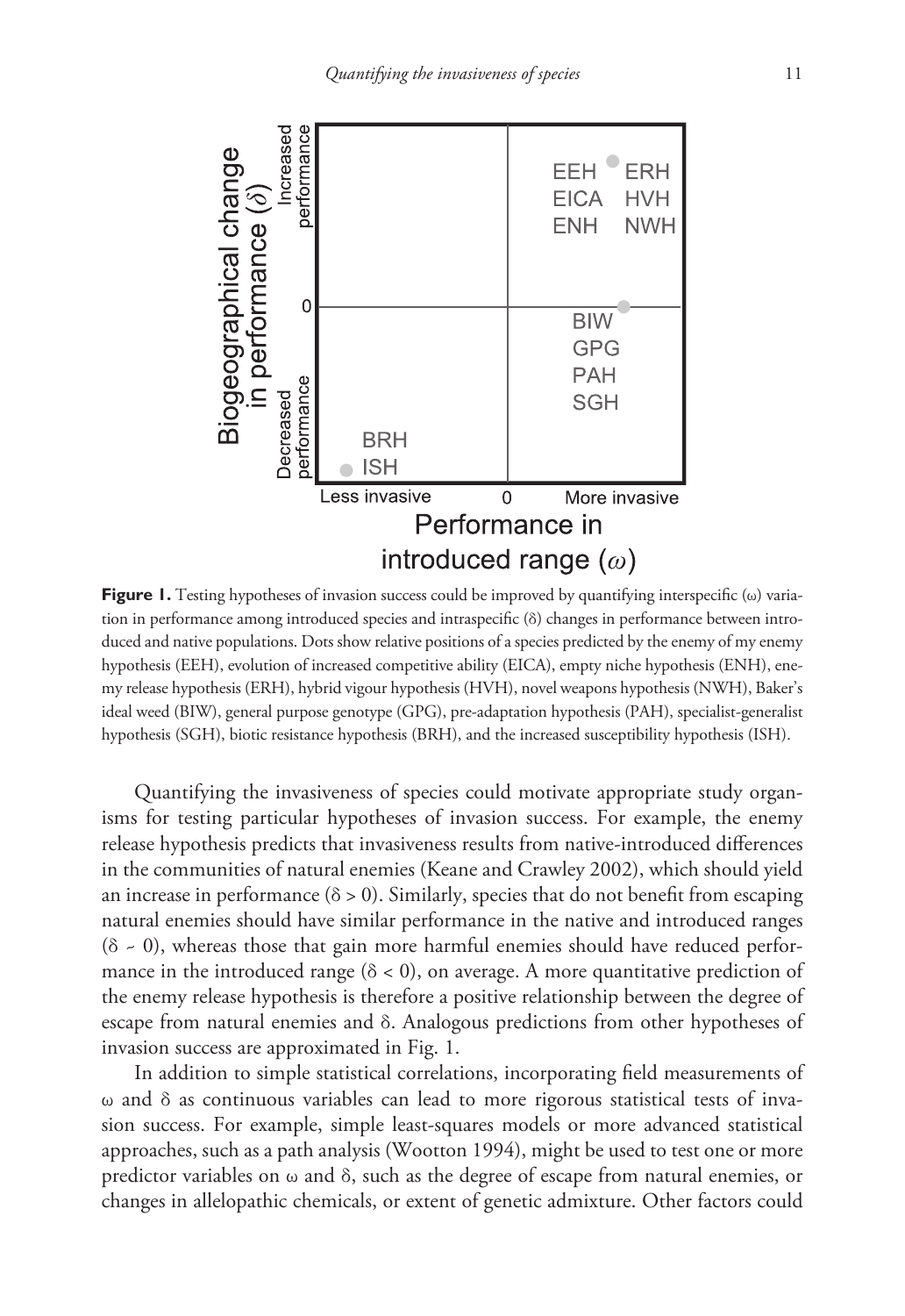be incorporated in such an analysis to control for time of invasion, phylogenetic relatedness or to test the relative importance of different hypotheses. Importantly, a path analysis could test direct effects on invasiveness (ω), indirect effects on invasiveness via biogeographical differences in performance (δ), and the relative effect to ω and δ of the different predictor variables examined. Below we present a general mathematical approach to quantify inter- and intraspecific field measurements of performance, and then we demonstrate their heuristic and analytical value using occurrence data for plant species in Argentina, South Africa, and Europe.

#### **Quantifying inter- vs. intra-specific difference in performance**

A simple index that compares the relative performance (*W*) of a focal species (*j*) in a pool of *S* species is the following log ratio:

$$
(Eq. 1) \qquad \omega_j = \ln(S * W_j / \sum_{x=1}^S W_x)
$$

This equation is simply performance (*W*) measured for a focal species (*j*) divided by the average performance of all species (*S*) in the pool. It is designed to quantify interspecific variation in performance on a relative scale, which is necessary to compare the same species in different habitats or in different species assemblages. For example, performance could be measured as the relative abundance of an introduced species and compared across habitats with different species communities and productivity levels (e.g. Firn et al. 2011).

Quantifying performance on a relative scale provides a convenient method for comparing a species in its native and introduced ranges. For example, to quantify the biogeographical change in performance of an introduced species, consider the log-ratio of the relative performance of species *j* (from Eq. 1) calculated in its native (*n*) and introduced (*i*) ranges (see also Hufbauer and Torchin 2007), or:

$$
\delta_j = \ln \left( \frac{S_i * W_{j,i} / \sum_{x=1}^{S_i} W_{x,i}}{S_n * W_{j,n} / \sum_{y=1}^{S_n} W_{y,n}} \right)
$$

which is mathematically equivalent to the difference in Eq. 1 between the native  $(\omega_n)$ and introduced (ω<sub>i</sub>) ranges:

$$
(Eq. 2) \qquad \delta = \omega_i - \omega_n
$$

Using the intraspecific comparison given by Eq. 2, a positive  $\delta$  represents an increase in the relative performance of species in the introduced range compared to the native range  $(\omega_i > \omega_n)$ , whereas a negative value represents a decrease in relative performance  $(\omega_i < \omega_n)$ .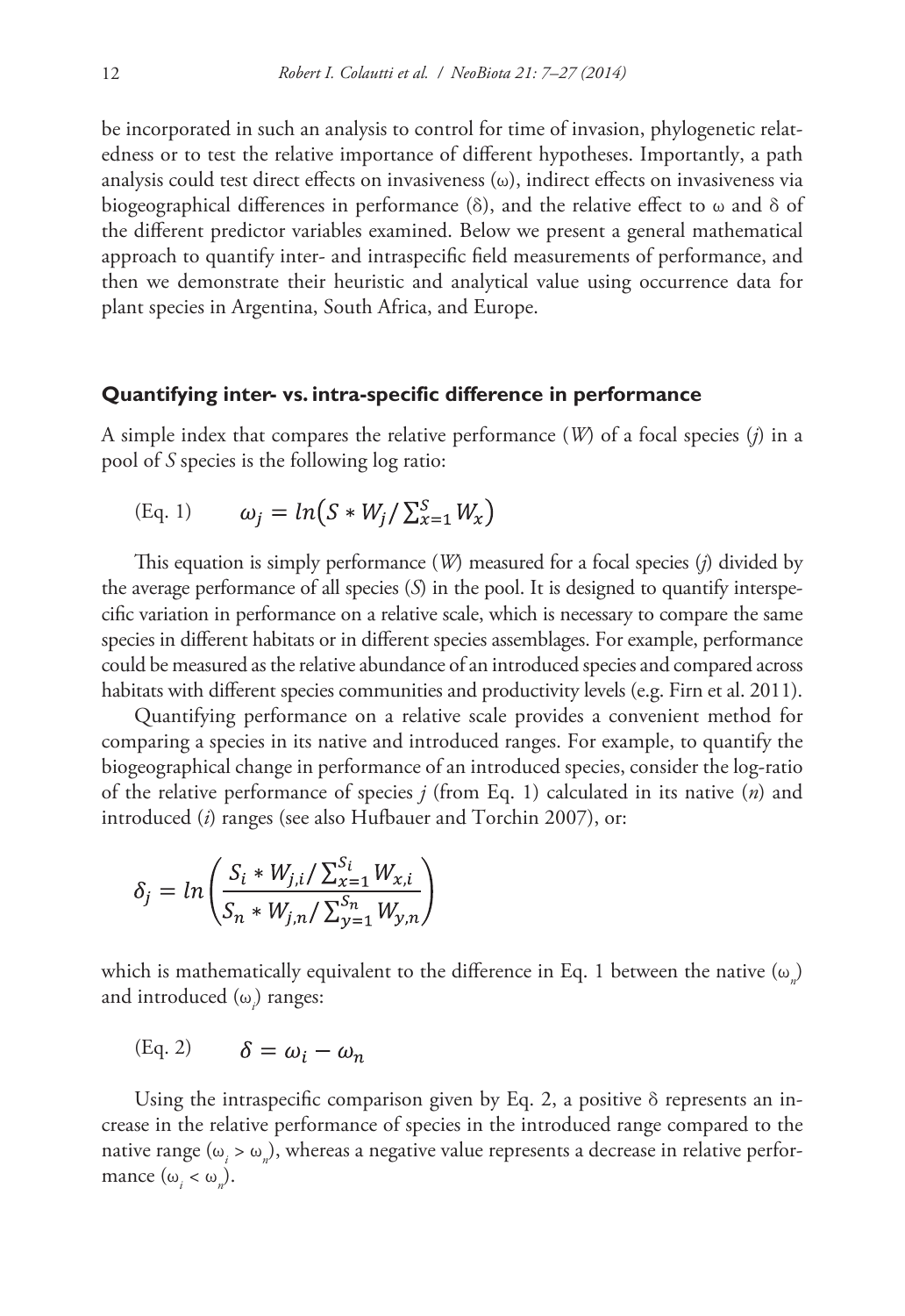One potential limitation of having non-independent axes is that an error in calculating ω*<sup>i</sup>* will also increase δ*<sup>i</sup>* , leading to spurious correlations if the same performance data are used. One solution to this problem would be to calculate these indices from different performance measurements. For example, one could calculate ω*<sup>i</sup>* using range size, but measure intrinsic growth rates of native and introduced field populations to calculate δ*<sup>i</sup>* . Incorporating these into the kind of statistical framework described above would be useful to test whether an extrinsic factor of interest (e.g. enemy release, heterosis) could explain differences in population vital rates between native and introduced populations (δ) and whether this could account for variation in range size  $(\omega)$ , after controlling for other factors like time since invasion and phylogenetic relatedness. The choice of performance measurements used to calculate  $\omega$  and  $\delta$  will ultimately depend on the hypotheses to be addressed.

In addition to testing scientific hypotheses, this approach could help to guide management decisions. For example, species found in the top left quadrant of Fig. 1 have increased performance in the introduced range, perhaps by escaping enemies or otherwise experiencing novel conditions, but have not (yet) become invasive. These species may become invasive if ecological conditions change (e.g., habitat alteration, global warming) or just given enough time (e.g., finding suitable habitats, evolutionary adaptation). These species may provide a high return on investment in control programs as they represent introduced species that are likely to become more invasive if proper measures are not taken. Additionally, species in the lower left quadrant are introduced species that are currently not invasive but could be if ecological conditions become more similar to those in the native range, for example with new disturbance regimes or a changing climate. Identifying several of these potential invaders within a particular region or habitat might help to motivate conservation efforts to limit anthropogenic influences that would cause these species to become more invasive.

Despite the scientific and management value of this approach, even simple performance measurements such as annual survival and reproductive rates are not available for most species in most regions. Given this limitation, we instead apply occurrence data available from plant species surveys to demonstrate the potential utility of Eqs. 1 and 2.

#### **Example: occurrence data**

To demonstrate the value of the inter- and intra-specific comparisons described above, we analysed occurrence data that has previously been published (Stohlgren et al. 2011). These data are simply the occupancy rates of individual plant species in  $10 \times 10$  km cells in Great Britain (Preston et al. 2002),  $11 \times 12$  km cells in the Czech Republic (from the CzechFlor database), 0.25-degree cells in the Republic of South Africa (Henderson 1998; Germishuizen and Meyer 2003), across 23 countries in Europe (Winter et al. 2008; DAISIE 2009), and 24 bioregional sub-regions in Argentina (Zuloaga and Morrone 1996). In other words, each regional dataset includes an inventory list of all native and introduced species identified in each region, as well as the number of cells (or countries or bioregions) in which each species is known to occur.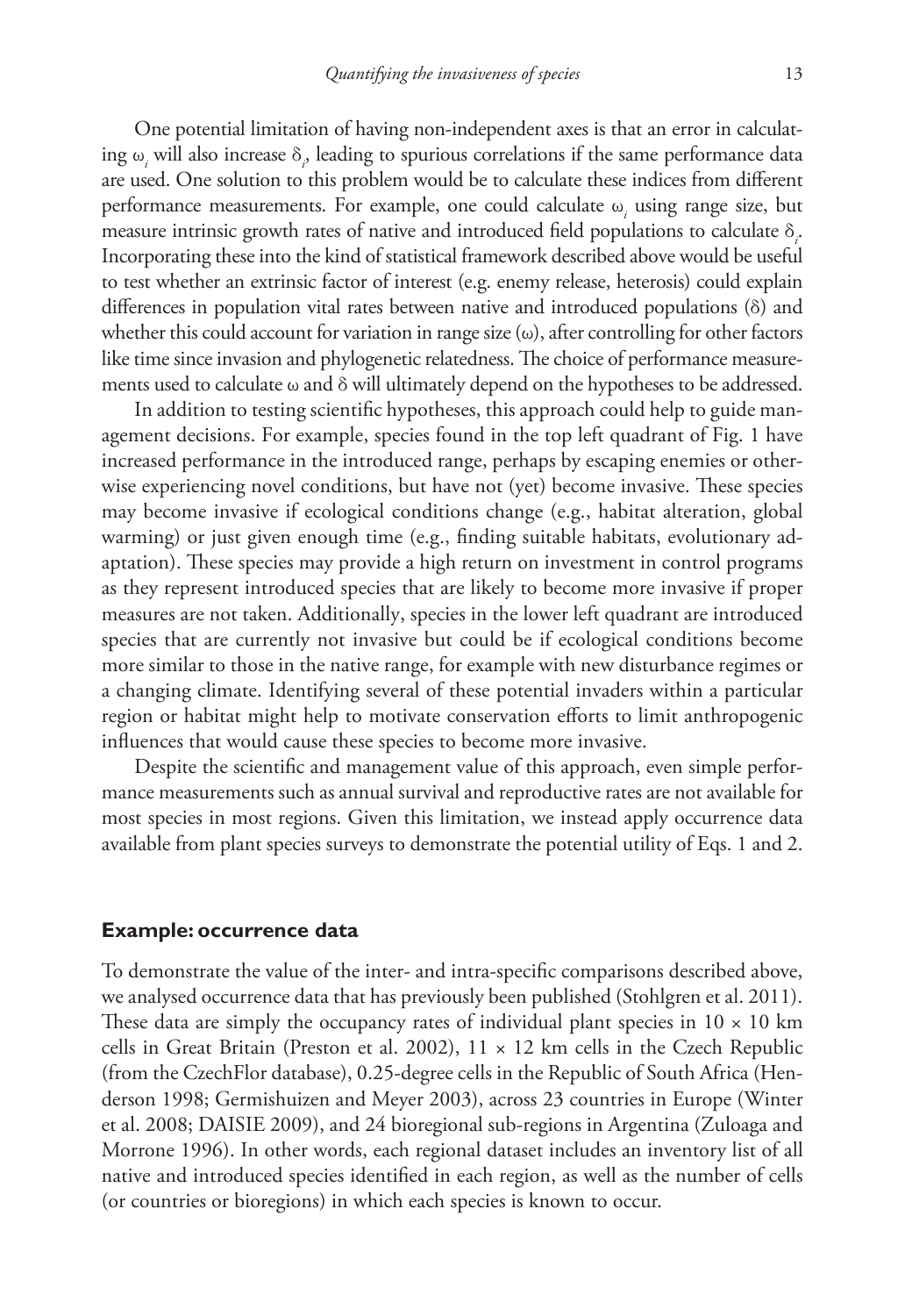Importantly these data are not sufficient to account for potential influence of phylogenetic non-independence and time of invasion. Residence time in particular can have a large impact on spread measured at a particular point in time (Pyšek and Jarošík 2005; Williamson et al. 2009). Moreover, species occurrence data represent only a rough approximation of numerical abundance and dominance (Royle and Dorazio 2008). Occurrence data will tend to over-estimate the invasiveness of species that are weak competitors but widespread, while under-estimating the invasiveness of recently established species that dominate where present but are not yet widely distributed. Our analysis is therefore intended as an introduction to the utility of the metrics described above, rather than to provide a definitive quantification of invasiveness.

We used Eq. 1 to quantify the performance of each species (ω*<sup>i</sup>* ) within each regional dataset as the number of occupied geographic cells relative to the number of cells averaged across all native and introduced species in a given region. The relative performance index of each species (ω*<sup>i</sup>* ) in its native and introduced ranges is shown in Fig. 2 for each of the eight pairwise comparisons between regional datasets. We include both pairwise transcontinental comparisons (Europe, Argentina and South Africa) and a within-continent contrast between the Czech Republic and Britain. This demonstrates the utility of Eq. 1 to compare performance between regions despite differences in species communities and census cell sizes (e.g. 23 countries in Europe vs. 0.25 degree cells in South Africa).

We found that in each region the majority of introduced species (66.6%) rated below-average on the relative performance axis (ω) in the introduced range (Fig. 2, y-axis  $\epsilon$  0; *G* = 112.3, 1 *d. f.*, *P* < 0.001). This includes recent invaders that are still spreading, but also is consistent with the generally accepted view that only a minority of introduced species are able to establish and spread widely (Williamson and Fitter 1996; Jeschke and Strayer 2005; Ricciardi and Kipp 2008; Stohlgren et al. 2011; Hulme 2012). The majority of introduced species may simply be intrinsically weak invaders, or extrinsic environmental factors such as biotic resistance, genetic bottlenecks or simply time since introduction could prevent them from becoming invasive. We found that most species (73.7%) experienced a reduction in relative performance compared to the native range (i.e. below 1:1 line in Fig. 2; *G* = 233.9, 1 *d*. *f*., *P* < 0.001), suggesting that time since invasion and environmental, rather than intrinsic factors, often prevent species from becoming more common than they are in their native range.

After calculating relative performance of species between each pair of regional datasets, we used Eq. 2 to calculate biogeographical changes in relative performance of each species (Fig. 3). This equation simply uses the x and y coordinates of each species in Fig. 2 to calculate delta values (δ) for each introduced species in each region. The distribution of δ can provide insight into environmental and biotic differences between ranges given that δ*<sup>i</sup>* = 0 represents a species performing similarly in the native and introduced range. For example, the majority of species introduced from Argentina to Europe have decreased in relative performance (δ < 0 in Fig. 3: AR-->EU), but species introduced from Argentina to South Africa have increased in relative performance, on average (δ < 0 in Fig. 3: AR-->ZA). A number of factors could be investigated to explain the weaker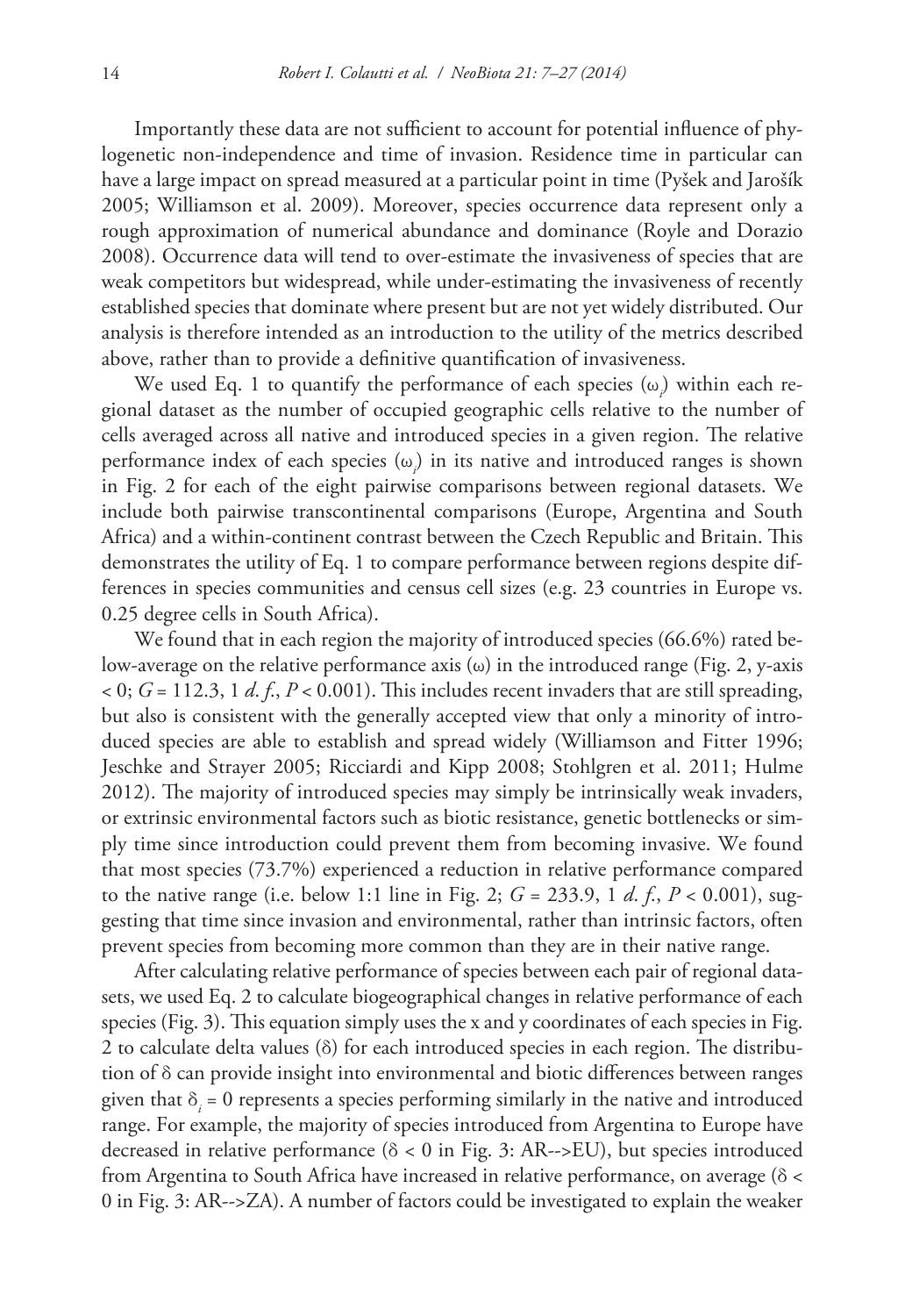

**Figure 2.** Bivariate plots comparing standardized performance measurements of species in their native (x-axis) and introduced ranges (y-axis). Each point is a species and the 1:1 line is shown in grey. Performance is measured as the number of occurrences, standardized for each region using Eq. 1 (see main text). Slight random noise was added to increase visibility of overlapping points**.**

performance of Argentinian native species in Europe relative to South Africa, such as stronger competition, or more aggressive generalist herbivores and diseases. Climate matching is also likely to be important given the reduced performance of European species introduced to South Africa (EU-->ZA) and Argentina (EU-->AR).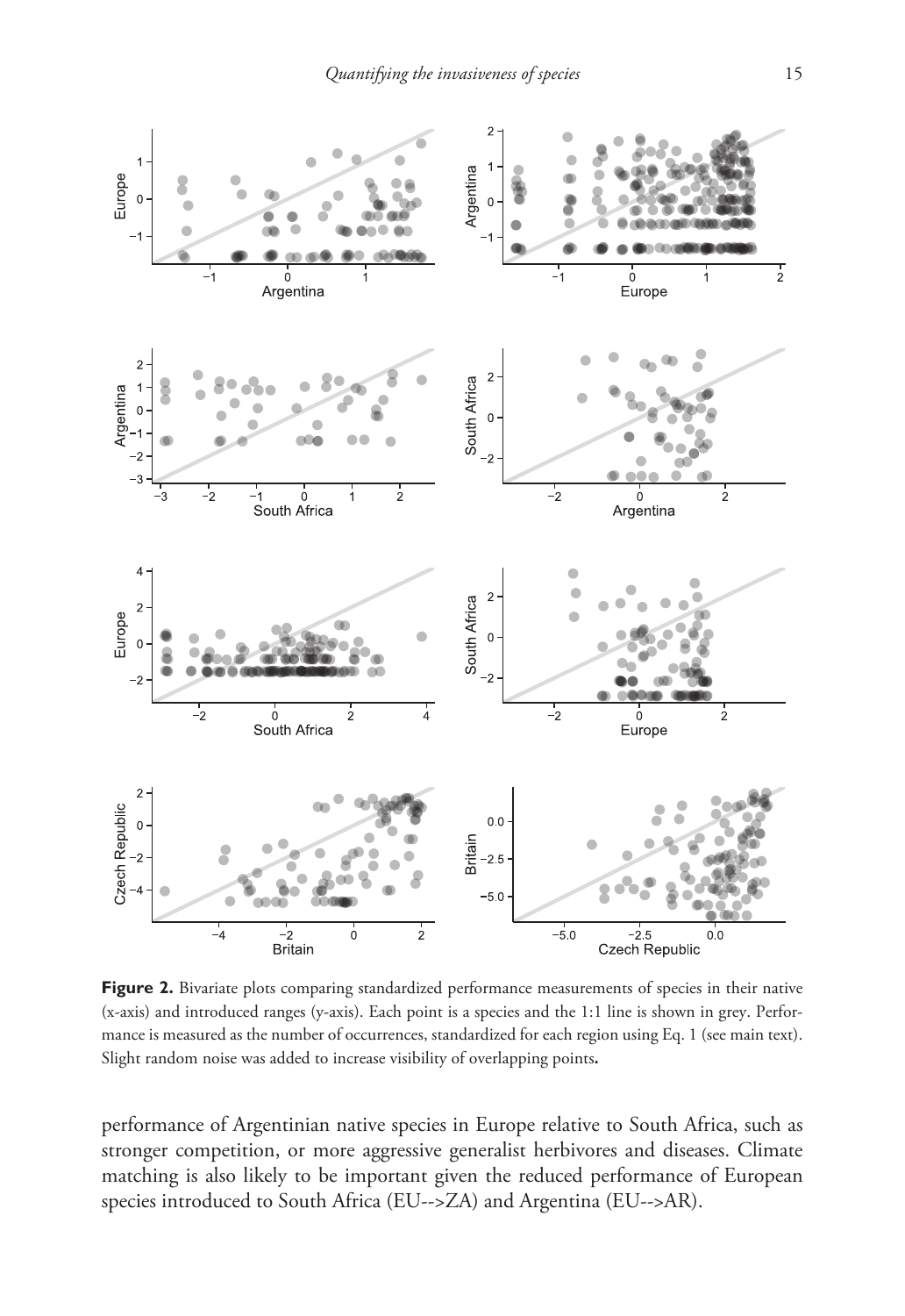

**Figure 3.** Frequency distribution histograms of biogeographical changes in performance (δ), for species native to one region and introduced to another, in the form of labels: "*native* --> *introduced*". Performance changes are based on the number of grid cells or regions of occurrence, standardized using Eq. 2 (see main text). Regions are abbreviated for Europe (EU), Argentina (AR), South Africa (ZA), the Czech Republic (CZ) and Britain (GB). Solid grey lines indicate equal performance in the native and introduced range, and the dotted lines shows the average δ.

Extrinsic ecological and genetic differences between the native and introduced range therefore appear to suppress most species from becoming common. But are the most common invaders more likely to belong to a subset of species that are common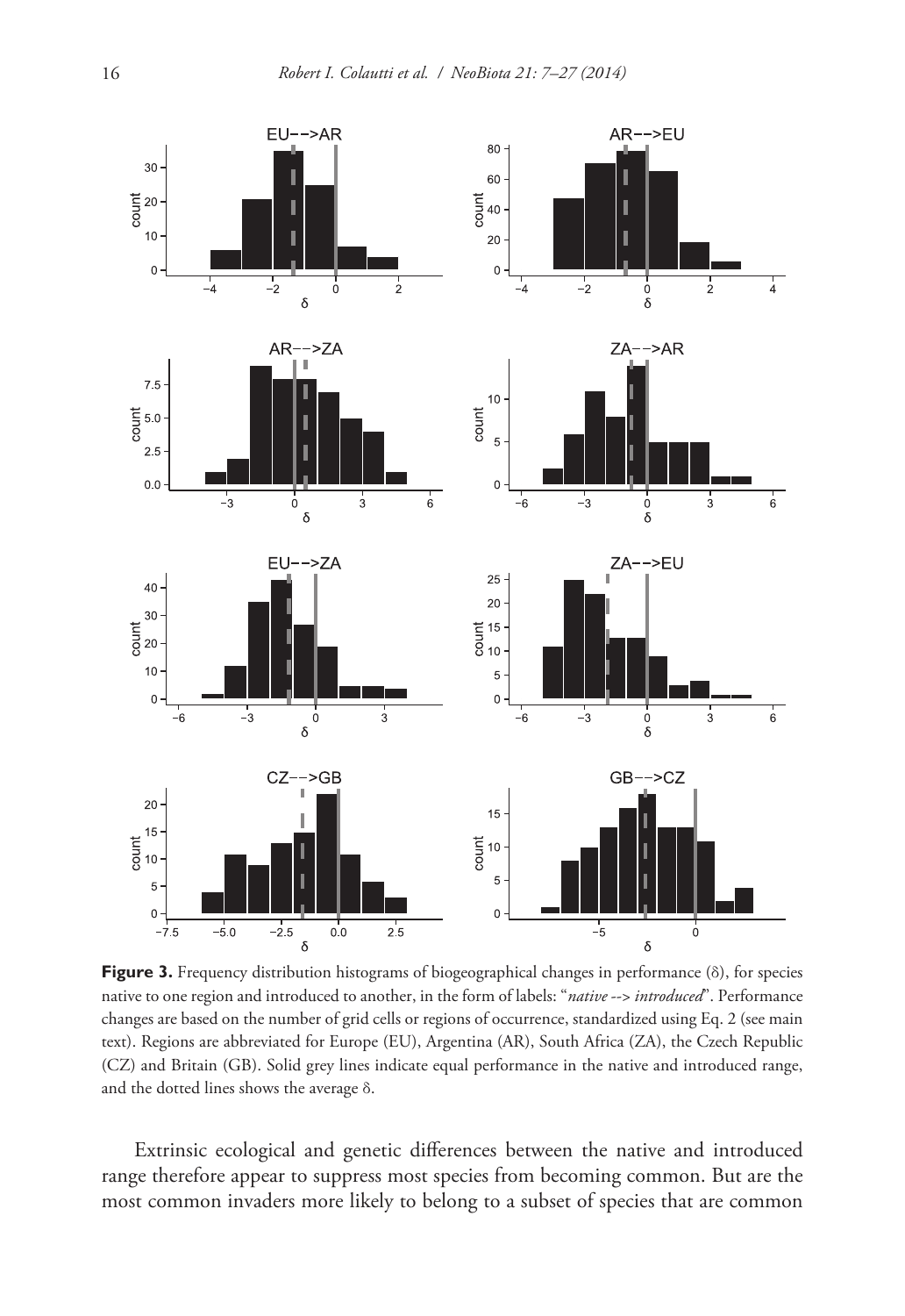

Figure 4. Bivariate plot of interspecific (x-axis) and intraspecific (y-axis) performance comparisons, using occurrence data. The x-axis shows performance of a species  $(\omega)$  relative to the average performance of all species in its introduced range ( $\omega = 0$ , vertical grey line). The y-axis shows the degree to which the biogeographical difference in performance (δ) deviates from equality in the introduced range relative to the native range ( $\delta = 0$ , vertical grey line). Each point is an individual species from one of the following regional comparisons: species native to Europe and introduced to Argentina (open circles), Argentina to Europe (filled circles), Europe to South Africa (open triangles), South Africa to Europe (filled triangles), Argentina to South Africa (open squares), and South Africa to Argentina (filled squares). Slight random noise was added to increase visibility of overlapping points.

in their native range, or are they species that benefit most from eco-evolutionary processes (e.g. enemy release, novel weapons)? Following the heuristic approach in Fig. 1, we plotted  $\omega$  and  $\delta$  for each species in each pairwise comparison (Fig. 4) and found evidence for both scenarios. Of the 70 most common invaders ( $\omega > 1.17$ ), 85% (60 of 70) increased their performance relative to the native range ( $\delta > 0$ ), suggesting that extrinsic factors (e.g. enemy release, novel weapons, etc.) are important for explaining successful spread of the most common invaders. However, at any given point along the δ-axis in Fig. 4, species varied by up to an order of magnitude in ω*,* even though there is a strong correlation between these non-independent indices ( $R = 0.866$ ). In other words, the extent of invasive spread  $(\omega)$  varies significantly among species even after accounting for extrinsic environmental factors that cause differences in  $\delta$ . Thus,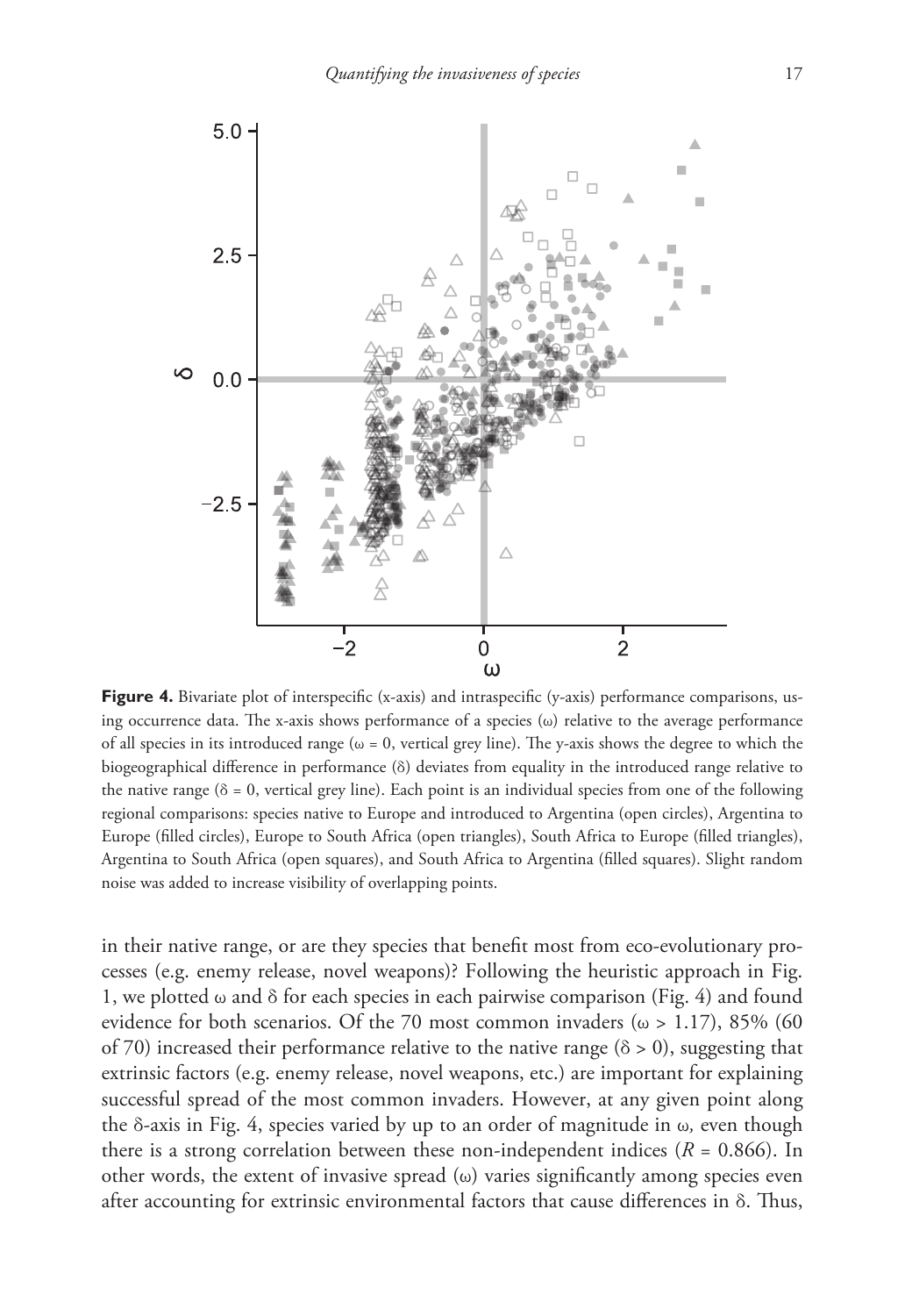we find evidence that both intrinsic and extrinsic factors contribute to the relative invasiveness of species.

Simultaneously accounting for variability in both axes in Fig. 4 would improve statistical tests of invasion success, as measured by occurrence data. In particular, few characteristics of species successfully predict invasion success across a range of taxa (Pyšek and Richardson 2007; van Kleunen et al. 2010b). Without controlling for variation in δ, inherently good invaders are confounded with inherently poor invaders that become widespread due to extrinsic factors like enemy release or novel weapons. Similarly, inherently poor invaders are confounded with inherently good invaders that are prevented from becoming common by extrinsic factors like propagule pressure, a recent invasion history, or mismatched climate. In these cases, including  $\delta$  in statistical tests for traits associated with ω would improve power to detect functional traits associated with inherently strong invaders.

In addition to examining intrinsic differences in invasion potential among species, extrinsic factors can also be better tested by accounting for variation in both axes in Fig. 4. Without accounting for variation in  $\omega$ , introduced species that become common through extrinsic factors that increase performance are confounded with species that become common because they are inherently good invaders. Additionally, species that fail to become common because of reduced performance are confounded with species that are inherently poor invaders. Accounting for variation in  $\omega$  would therefore improve statistical power to test for extrinsic genetic or environmental factors that influence the invasiveness of species. Testing enemy release, novel weapons, hybrid vigour, and other hypotheses for invasion success (or failure) based on extrinsic factors could be improved in this manner.

Despite the inherent limits of focusing our analysis on occurrence data, we have demonstrated above the potential value of using Eqs. 1 and 2 to better inform management decisions and to improve hypothesis testing. In the next section we consider alternative data sources for characterizing  $\omega$  and  $\delta$  that would significantly improve the approach we have advocated*.*

#### **Improved performance measurements**

# **Interspecific field comparisons**

What sorts of data are available to quantify the performance of invasive species relative to other species within a particular community or assemblage? A number of studies have used an interspecific comparative approach to test hypotheses of invasion success. Many of these have been included in a recent meta-analysis (van Kleunen et al. 2010b), which reviewed data from 116 comparative studies involving 321 species. However, most of these (96%) did not distinguish invasive from non-invasive introduced species, but rather compared native and non-native species. In addition to the five remaining studies in the meta-analysis, we identified 27 studies that contrasted phenotypic traits or ecological aspects (e.g. herbivore load) of invasive and non-invasive introduced spe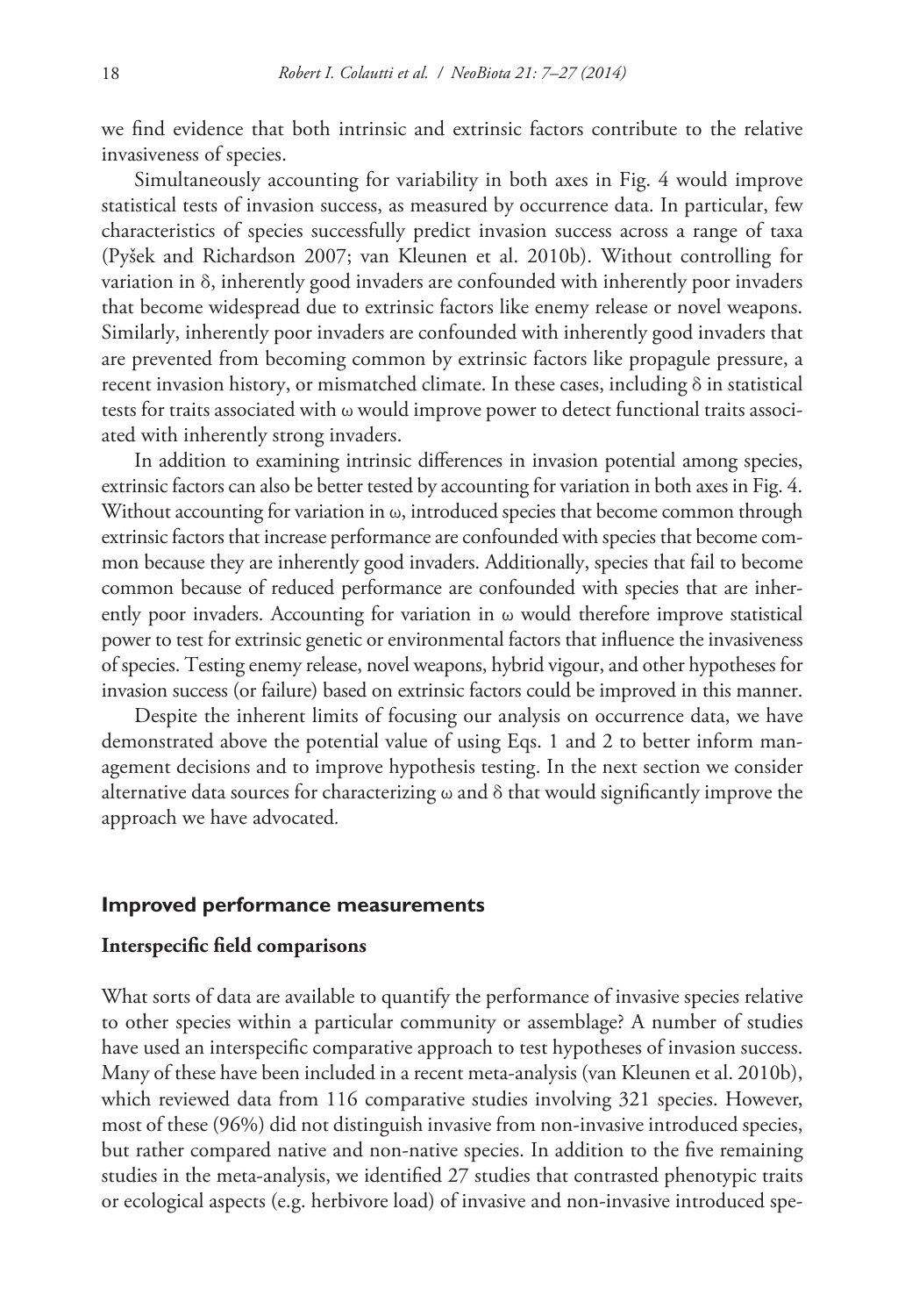cies, several of which were published after the (van Kleunen et al. 2010b) meta-analysis (Table 1). We did not collect these studies using a methodical review of the literature but rather biased our search toward more recent studies demonstrating the different types of data currently available to quantify invasiveness for a large number of species (Table 1). Of these 32 studies, only four quantified invasiveness (Mihulka et al. 2003; Mitchell and Power 2003; Hamilton et al. 2005; Parker et al. 2006). The remaining 28 studies binned introduced species into two (24 of 28 studies) or more (4 studies in Table 1) categories of invasiveness.

These results show that comparative studies testing hypotheses of invasion success generally have used a categorical rather than a quantitative approach like the one we advocate in Figs 1–4. Moreover, invasiveness categories were determined primarily on expert opinion or presence/absence data in these studies, although occurrence data were occasionally combined with information on date of introduction to estimate rates of spread. This limited review therefore suggests that invasion biologists currently define species' invasiveness on a categorical scale, despite the obvious interspecific variation in performance that we demonstrate in Figs 2 and 4.

### **Intraspecific field comparisons**

In addition to interspecific comparisons, testing hypotheses of invasion success also requires performance comparisons of natural field populations in the native and introduced range, yet these data are surprisingly rare (Firn et al. 2011). For example, a recent meta-analysis (Parker et al. 2013) compared size, reproductive traits, and abundance between native and introduced populations of the World's Worst Invaders (Lowe et al.

| Table 1. Overview of interspecific comparative studies testing hypotheses of invasion success. The num-       |
|---------------------------------------------------------------------------------------------------------------|
| ber of categories in a study is in parentheses for those using categorical classification. N is the number of |
| species included in the study.                                                                                |

| <b>Citation</b>               | Invasiveness criteria | Classification  | N    |
|-------------------------------|-----------------------|-----------------|------|
| <b>Burns</b> 2004             | Expert opinion        | Categorical (2) | 6    |
| Burns and Winn 2006           | Expert opinion        | Categorical (2) | 8    |
| Cadotte et al. 2006           | Occurrence data       | Categorical (5) | 1153 |
| Cappuccino and Arnason 2006   | Expert opinion        | Categorical (2) | 39   |
| Cappuccino and Carpenter 2005 | Expert opinion        | Categorical (2) | 18   |
| Forcella et al. 1986          | Expert opinion        | Categorical (2) | 3    |
| Gerlach and Rice 2003         | Expert opinion        | Categorical (2) | 3    |
| Gioria et al. 2012            | Occurrence and spread | Categorical (2) | 321  |
| Grotkopp and Rejmánek 2007    | Spread rate           | Categorical (2) | 26   |
| Hamilton et al. 2005          | Occurrence data       | Quantitative    | 152  |
| Hejda et al. 2009             | Occurrence and spread | Categorical (2) | 282  |
| van Kleunen et al. 2011       | Occurrence data       | Categorical (2) | 28   |
| Kubešová et al. 2010          | Occurrence and spread | Categorical (2) | 93   |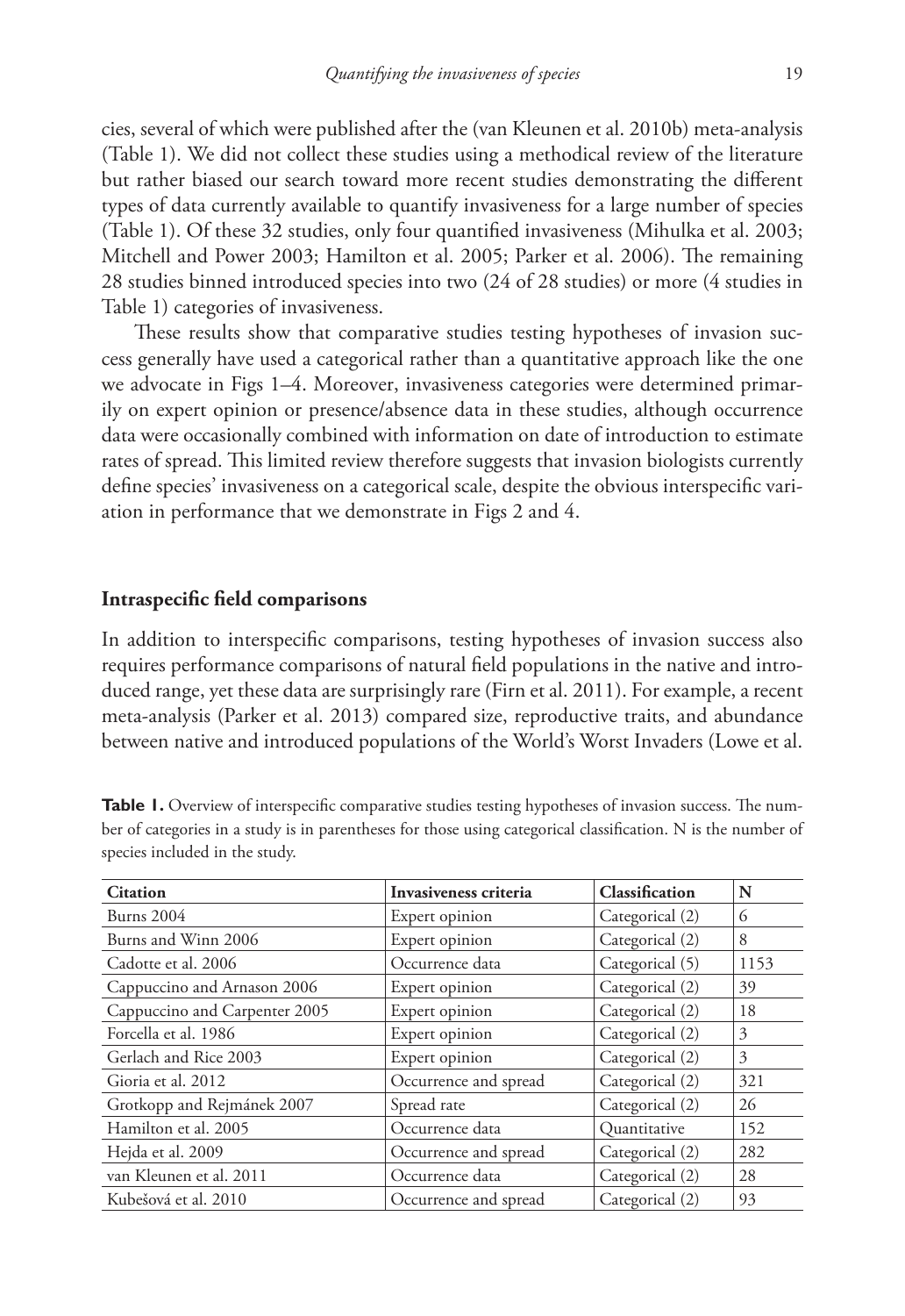| <b>Citation</b>              | Invasiveness criteria | Classification  | N              |
|------------------------------|-----------------------|-----------------|----------------|
| Lake and Leishman 2004       | Expert opinion        | Categorical (2) | 57             |
| Lloret et al. 2005           | Expert opinion        | Categorical (4) | 354            |
| Mihulka et al. 2003          | Occurrence and spread | Quantitative    | 15             |
| Mitchell and Power 2003      | Expert opinion        | Quantitative    | 473            |
| Moravcová et al. 2010        | Occurrence and spread | Categorical (2) | 93             |
| Murray and Phillips 2010     | Expert opinion        | Categorical (2) | 468            |
| Muth and Pigliucci 2006      | Occurrence data       | Categorical (2) | 8              |
| Nilsen and Muller 1980       | Occurrence data       | Categorical (2) | $\overline{2}$ |
| Parker et al. 2006           | Expert opinion        | Quantitative    | 51             |
| Perrins et al. 1993          | Spread rate           | Categorical (4) | 4              |
| Phillips et al. 2010         | Expert opinion        | Categorical (2) | 468            |
| Pyšek and Jarošík 2005       | Occurrence data       | Categorical (3) | 203            |
| Pyšek et al. 2009a           | Occurrence data       | Categorical (2) | 1218           |
| Pyšek et al. 2009b           | Occurrence and spread | Categorical (2) | 17             |
| Pyšek et al. 2011a           | Occurrence and spread | Categorical (2) | 1221           |
| Pyšek et al. 2011b           | Occurrence and spread | Categorical (2) | 1007           |
| Rejmánek and Richardson 1996 | Spread rate           | Categorical (2) | 24             |
| Richardson et al. 1987       | Occurrence data       | Categorical (2) | 4              |
| Skálová et al. 2011          | Occurrence and spread | Categorical (2) | 3              |

Burns, J.H. (2004). *Divers. Distrib.*, 10, 387–397. Burns, J.H. & Winn, A.A. (2006). *Biol. Invasions*, 8, 797–807. Cadotte, M.W., Murray, B.R. & Lovett-Doust, J. (2006). *Ecoscience*, 13, 388–395. Cappuccino, N. & Arnason, J.T. (2006). *Biol. Lett.*, 2, 189–193. Cappuccino, N. & Carpenter, D. (2005). *Biol. Lett.*, 1, 435–438. Forcella, F., Wood, J. & Dillon, S. (1986). *Weed Res.*, 26, 351–364. Gerlach, J.D. & Rice, K.J. (2003). *Ecol. Appl.*, 13, 167–179. Gioria, M., Pyšek, P. & Moravcová, L. (2012). *Preslia*, 84, 327–350. Grotkopp, E. & Rejmánek, M. (2007). *Am. J. Bot.*, 94, 526–532. Hamilton, M.A., Murray, B.R., Cadotte, M.W., Hose, G.C., Baker, A.C., Harris, C.J., et al. (2005). *Ecol. Lett.*, 8, 1066–1074. Hejda, M., Pyšek, P., Pergl, J., Sádlo, J., Chytrý, M. & Jarošík, V. (2009). *Glob. Ecol. Biogeogr.*, 18, 372– 382. van Kleunen, M., Schlaepfer, D.R., Glaettli, M. & Fischer, M. (2011). *J. Biogeogr.*, 38, 1294–1304. Kubešová, M., Moravcová, L., Suda, J., Jarošík, V. & Pyšek, P. (2010). *Preslia*, 82, 81–96. Lake, J.C. & Leishman, M.R. (2004). *Biol. Conserv.*, 117, 215–226. Lloret, F., Médail, F., Brundu, G., Camarda, I., Moragues, E., Rita, J., et al. (2005). *J. Ecol.*, 93, 512–520. Mihulka, S., Pyšek, P. & Martínková, J. (2003). Backhuys Publishers, Leiden, NL. Mitchell, C.E. & Power, A.G. (2003). *Nature*, 421, 625–627. Moravcová, L., Pyšek, P., Jarošík, V., Havlíčková, V. & Zákravský, P. (2010). *Preslia*, 82, 365–390. Murray, B.R. & Phillips, M.L. (2010). *Biol. Invasions*, 12, 2265–2275. Muth, N.Z. & Pigliucci, M. (2006). *Am. J. Bot.*, 93, 188–196. Nilsen, E. & Muller, W. (1980). *Bull. Torrey Bot. Club*, 107, 232–237. Parker, J.D., Burkepile, D.E. & Hay, M.E. (2006). *Science*, 311, 1459–1461. Perrins, J., Fitter, A. & Williamson, M. (1993). *J. Biogeogr.*, 20, 33–44. Phillips, M.L., Murray, B.R., Leishman, M.R. & Ingram, R. (2010). *Austral Ecol.*, 35, 695–703. Pyšek, P. & Jarošík, V. (2005). In: *Invasive Plants: Ecological and Agricultural Aspects* (ed. Inderjit, I.). Birkhäuser Verlag-AG, Basel, Switzerland, pp. 77–96. Pyšek, P., Jarošík, V., Chytrý, M., Danihelka, J., Küehn, I., Pergl, J., et al. (2011a). *Ecol. Monogr.*, 81, 277–293. Pyšek, P., Jarošík, V. & Pergl, J. (2011b). *PLoS One*, 6. Pyšek, P., Jarošík, V., Pergl, J., Randall, R., Chytrý, M., Kühn, I., et al. (2009a). *Divers. Distrib.*, 15, 891–903. Pyšek, P., Křivánek, M. & Jarošík, V. (2009b). *Ecology*, 90, 2734–2744. Rejmánek, M. & Richardson, D.M. (1996). *Ecology*, 77, 1655–1661. Richardson, D., van Wilgen, B. & Mitchell, D. (1987). *Oecologia*, 71, 345–354. Skálová, H., Moravcová, L. & Pyšek, P. (2011). *Perspect. Plant Ecol. Evol. Syst.*, 13, 173–180.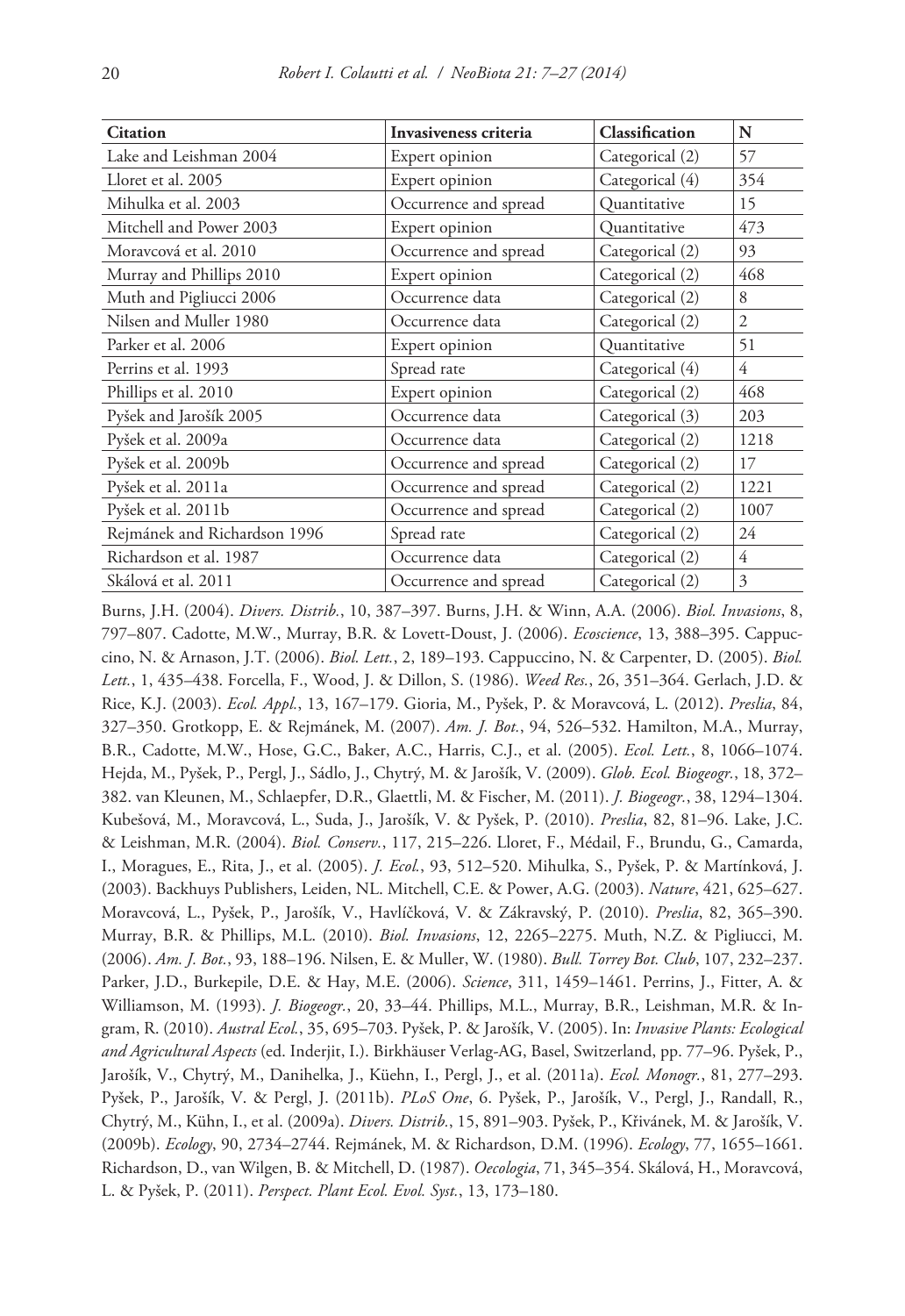2004). Despite an exhaustive search of the peer-reviewed and grey literature, performance data were not available for a majority of the investigated species (53 of 89), primarily because of a lack of published studies from the native range (Parker et al. 2013).

This paucity of performance data is surprising for plant taxa given the availability of large databases of presence/absence data (Zuloaga and Morrone 1996; Henderson 1998; Preston et al. 2002; Pyšek et al. 2002, 2012a; Germishuizen and Meyer 2003; Winter et al. 2008; DAISIE 2009; Stohlgren et al. 2011), and given that invasion biologists have repeatedly called for more studies from the native ranges of introduced species (Hierro et al. 2005; van Kleunen et al. 2010a). Impediments to progress on this front may include funding priorities, which tend to focus on problematic invaders and endangered native species. Increasingly the solution to data gaps might require the formation of international research networks and citizen-science efforts such as the "Nutrient Network" (<http://nutnet.umn.edu>), which is monitoring performance of hundreds of native and introduced plant species across 39 sites with similar habitat characteristics (Firn et al. 2011), or the "Global Garlic Mustard Field Survey" [\(http://](http://www.garlicmustard.org) [www.garlicmustard.org](http://www.garlicmustard.org)), which measured performance of a single plant (*Alliaria petiolata*) across almost 400 sites in both its introduced and native ranges (Colautti et al 2014). More efforts like these could provide invaluable performance information to complement available distribution data for a variety of species.

In addition to these data limitations, it is often not clear which performance data are most appropriate for biogeographical comparisons. For example, one of the most common intraspecific comparison of invader performance is individual size (e.g. length or biomass), and sometimes time to maturity, ostensibly because fast-growing or longlived individuals can become large and lead to increased population growth rates, population density, and abundance (Grime 1977). Individuals in introduced populations can indeed be larger in some species (Crawley 1987; Jakobs et al. 2004; Darling et al. 2011; Hinz et al. 2012, Parker et al. 2013), but other studies do not show a general increase in size between the native and introduced ranges (Thébaud and Simberloff 2001; Grosholz and Ruiz 2003). Moreover, many introduced plants form latitudinal clines in size and reproductive timing, suggesting that these traits are under divergent natural selection across large spatial scales (Colautti et al. 2009). Recent work on the invasive plant *Lythrum salicaria*, for example, shows that clines in size and reproductive timing arise because these traits trade off, resulting in an optimum phenotype that changes with latitude (Colautti and Barrett 2010; Colautti et al. 2010). Therefore, size and time to maturity in field populations may be poor measurements for contrasting native and introduced differences in performance. Population abundance and individual reproductive rates may be more informative performance metrics, but these have rarely been sampled in native and introduced populations even though these measurements are not difficult to obtain, particularly for plants (Vilà et al. 2005; Pergl et al. 2006; Ebeling et al. 2008). Measuring abundance, survival rates, and reproductive output of introduced species across their native and introduced ranges should be a priority for the field of invasion biology, as it would allow a quantitative comparison of different performance measures for assessing invasiveness.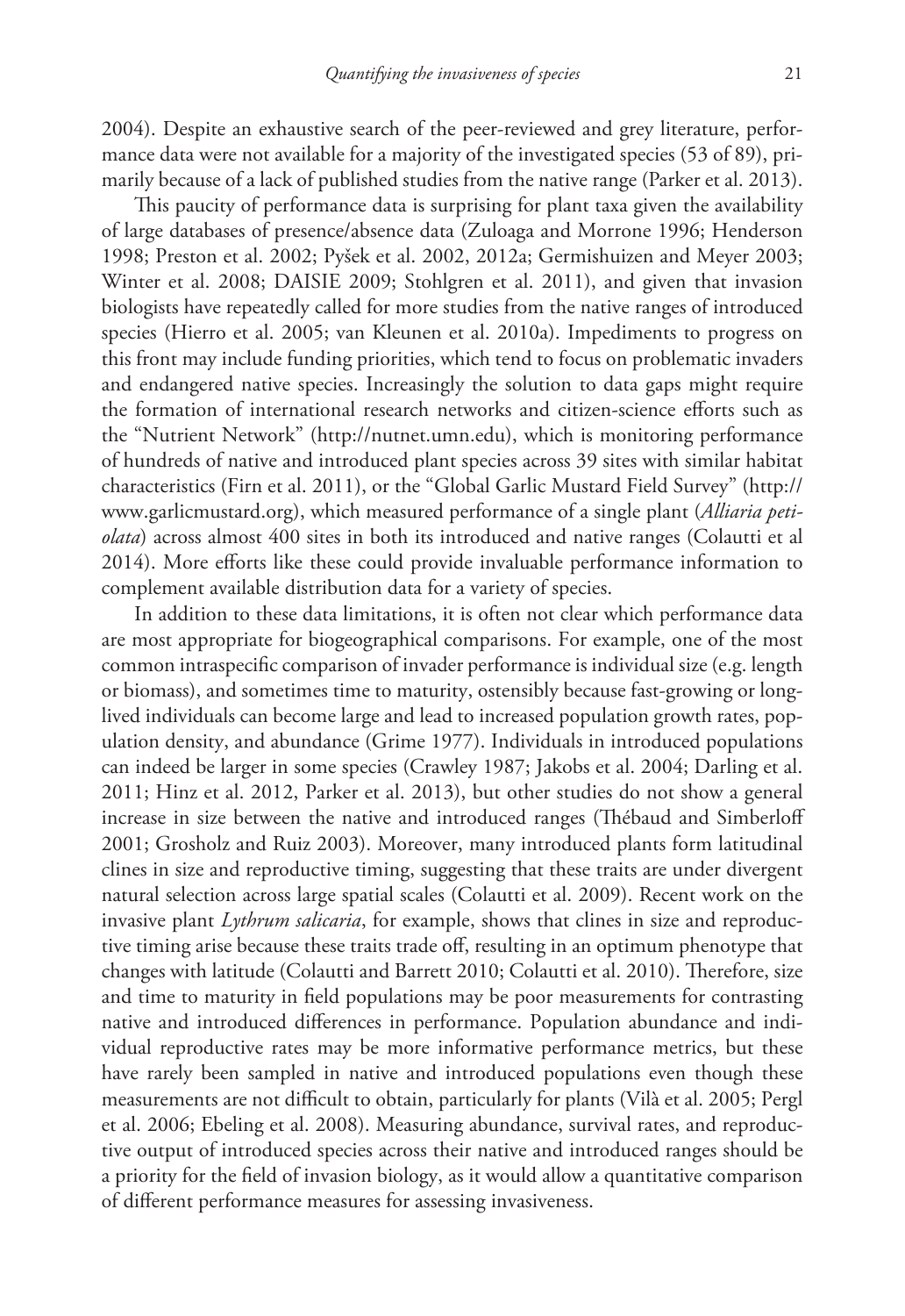Rates of survival and reproduction, as well as abundance data from natural field populations would be valuable for testing hypotheses of invasion success and setting management priorities. More to the point, the ideal dataset for testing the hypotheses of invasion success would include: (i) a census of all major life stages, and (ii) vital rates (i.e. survival and reproduction) at each life stage, perhaps with experimental manipulations and demographic modelling to better understand ecological dynamics of native and introduced populations (Williams et al. 2010; Roy et al. 2011). Additionally, time since invasion can be an important confounding factor if these vital rates change over time, increasing as introduced populations become locally adapted (Colautti et al. 2010) or decreasing as populations approach their carrying capacity (Lankau et al. 2009) and accumulate natural enemies (Hawkes 2007). Therefore, temporal replication of these measurements would also facilitate better models of invasive spread.

We recognize that although ideal, extensive spatial and temporal replication of demographic data and manipulative field experiments would be difficult to obtain for even a single species, let alone the dozens or hundreds needed to test the generality of invasion success hypotheses. We therefore wish to stress that even basic performance data would be a significant improvement over most currently available data. Given likely financial and time constraints, large-scale sampling efforts that quantify relatively simple performance measurements in a large number of populations across entire native and introduced distributions should be a priority. Measurements of abundance, survival and reproductive rates as a complement to large presenceabsence datasets would significantly improve our ability to identify the biological basis of invasiveness.

## **Acknowledgements**

This project was conceived during the "Are Invasive Species Different?" symposium at the 94<sup>th</sup> annual meeting of the Ecological Society of America, which was facilitated by the Global Invasions Network (<https://invasionsrcn.si.edu>) NSF RCN DEB-0541673. This paper was significantly improved by data from Marten Winter and discussions with Mark Davis and Mark Torchin, and comments on the manuscript by Jill Anderson, Spencer Barrett, Ruth Hufbauer, John Maron, and Sarah Yakimowski. The work was funded by a NSERC PDF fellowship to RIC and NSERC discovery grant (grant #386151) to MWC. PP is supported by Praemium Academiae award from the Academy of Sciences of the Czech Republic, projects P504/11/1112 and P504/11/1028 (Czech Science Foundation), long-term research development project no. RVO 67985939 (Academy of Sciences of the Czech Republic), and institutional resources of Ministry of Education, Youth and Sports of the Czech Republic. DMR acknowledges funding from the Working for Water Programme and the DST-NRF Centre of Excellence for Invasion Biology through their collaborative project on 'Research for Integrated Management of Invasive Alien Species' and the National Research Foundation (grant 85417).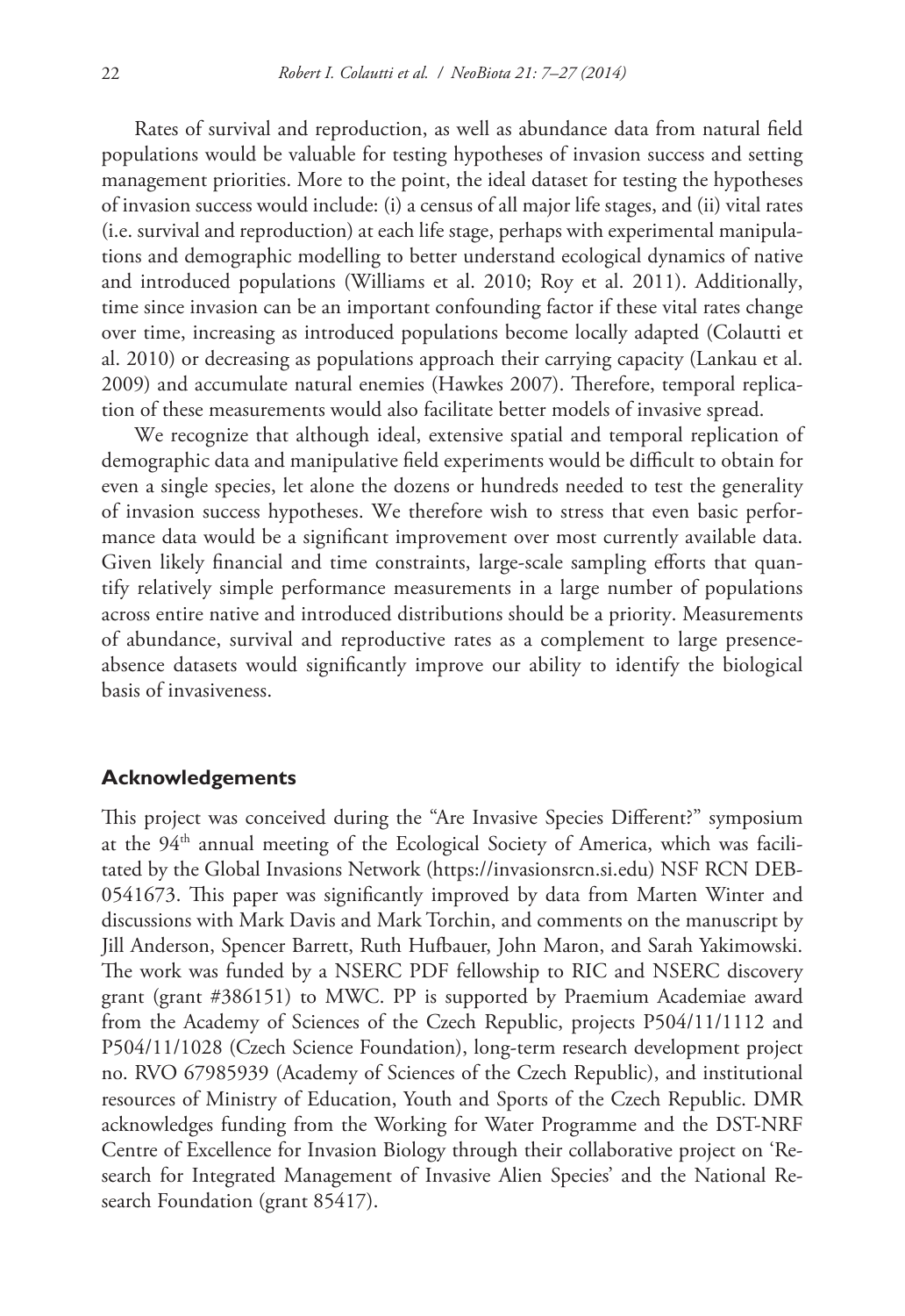# **References**

- Allee WC (1931) Animal Aggregations, a Study in General Sociology. Cambridge University Press, Cambridge, MA.
- Baker HG (1965) Characteristics and modes of origin of weeds. In: Baker HG, Stebbins JL (Eds) Genetics of Colonizing Species. Academic Press, New York, 147–168. [doi: 10.5962/](http://dx.doi.org/10.5962/bhl.title.7313) [bhl.title.7313](http://dx.doi.org/10.5962/bhl.title.7313)
- Baker HG, Stebbins GL (Eds) (1965) The Genetics of Colonizing Species. Academic Press, New York.
- Blackburn TM, Pyšek P, Bacher S, Carlton JT, Duncan RP, Jarošík V, Wilson JRU, Richardson DM (2011) A proposed unified framework for biological invasions. Trends in Ecology and Evolution 26: 333–339. [doi: 10.1016/j.tree.2011.03.023](http://dx.doi.org/10.1016/j.tree.2011.03.023)
- Callaway RM, Ridenour WM (2004) Novel weapons: invasive success and the evolution of increased competitive ability. Frontiers in Ecology and Evolution 2: 436–443. [doi:](http://dx.doi.org/10.1890/1540-9295(2004)002[0436:NWISAT]2.0.CO;2) [10.1890/1540-9295\(2004\)002\[0436:NWISAT\]2.0.CO;2](http://dx.doi.org/10.1890/1540-9295(2004)002[0436:NWISAT]2.0.CO;2)
- Case TJ (1990) Invasion resistance arises in strongly interacting species-rich model competition communities. Proceedings of the National Academy of Sciences of the USA 87: 9610– 9614. [doi: 10.1073/pnas.87.24.9610](http://dx.doi.org/10.1073/pnas.87.24.9610)
- Catford JA, Jansson R, Nilsson C (2009) Reducing redundancy in invasion ecology by integrating hypotheses into a single theoretical framework. Diversity and Distributions 15: 22–40. [doi: 10.1111/j.1472-4642.2008.00521.x](http://dx.doi.org/10.1111/j.1472-4642.2008.00521.x)
- Colautti RI, Maron JL, Barrett SCH (2009) Common garden comparisons of native and introduced plant populations: latitudinal clines can obscure evolutionary inferences. Evolutionary Applications 2: 187–199. [doi: 10.1111/j.1752-4571.2008.00053.x](http://dx.doi.org/10.1111/j.1752-4571.2008.00053.x)
- Colautti RI, Barrett SCH (2010) Natural selection and genetic constraints on flowering phenology in an invasive plant. International Journal of Plant Science 171: 960–971. [doi:](http://dx.doi.org/10.1086/656444) [10.1086/656444](http://dx.doi.org/10.1086/656444)
- Colautti RI, Eckert CG, Barrett SCH (2010) Evolutionary constraints on adaptive evolution during range expansion in an invasive plant. Proceedings of the Royal Society Series B 277: 1799–1806. [doi: 10.1098/rspb.2009.2231](http://dx.doi.org/10.1098/rspb.2009.2231)
- Colautti RI, Franks SJ, Hufbauer RA, Kotanen PM, Torchin M, Byers JE, Pyšek P, Bossdorf O (2014) The Global Garlic Mustard Field Survey (GGMFS): challenges and opportunities of a unique, large-scale collaboration for invasion biology. In: Capdevila-Argüelles L, Zilletti B (Eds) Proceedings of 7th NEOBIOTA conference, Pontevedra, Spain. NeoBiota 21: 29–47. [doi: 10.3897/neobiota.21.5242](http://dx.doi.org/10.3897/neobiota.21.5242)
- Crawley MJ (1987) What makes a community invasible? In: Grey AJ, Crawley MJ, Edwards PJ (Eds) Colonization, Succession and Stability. Blackwell, Oxford, 429–453.
- Daehler CC (2001) Two ways to be an invader, but one is more suitable for ecology. Bulletin of the Ecological Society of America 82: 101–102.
- DAISIE (2009) Handbook of Alien Species in Europe: Invading Nature. Springer, New York.
- Darling ES, Green SJ, O'Leary JK, Cote IM (2011) Indo-Pacific lionfish are larger and more abundant on invaded reefs: a comparison of Kenyan and Bahamian lionfish populations. Biological Invasions 13: 2045–2051. [doi: 10.1007/s10530-011-0020-0](http://dx.doi.org/10.1007/s10530-011-0020-0)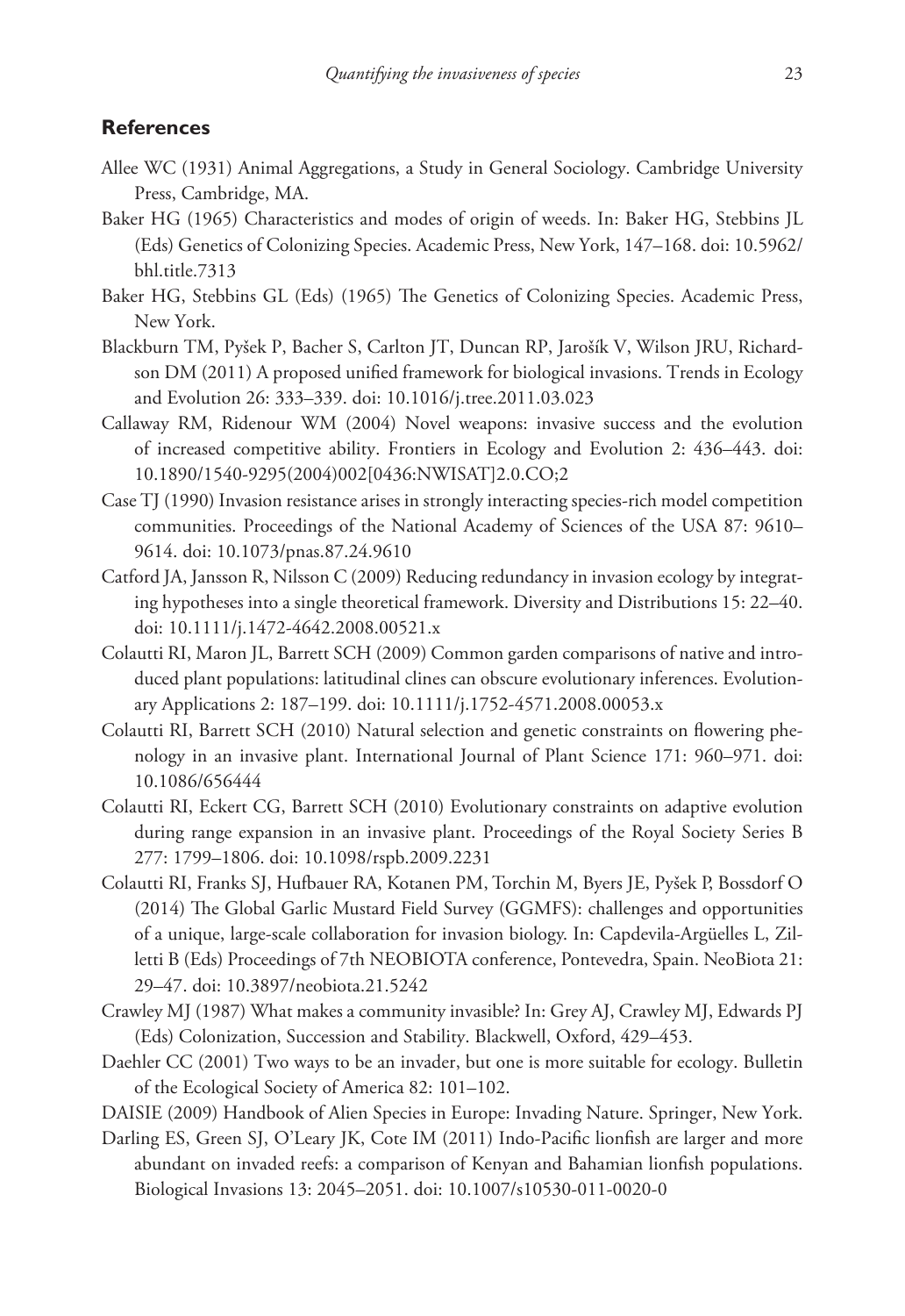- Ebeling SK, Hensen I, Auge H (2008) The invasive shrub *Buddleja davidii* performs better in its introduced range. Diversity and Distributions 14: 225–233. [doi: 10.1111/j.1472-](http://dx.doi.org/10.1111/j.1472-4642.2007.00422.x) [4642.2007.00422.x](http://dx.doi.org/10.1111/j.1472-4642.2007.00422.x)
- Ellstrand NC, Schierenbeck KA (2000) Hybridization as a stimulus for the evolution of invasiveness in plants? Proceedings of the National Academy of Sciences of the USA 97: 7043–7050. [doi: 10.1073/pnas.97.13.7043](http://dx.doi.org/10.1073/pnas.97.13.7043)
- Elton CS (1958) The Ecology of Invasions by Animals and Plants. Methuen, London.
- Fetahi T, Schagerl M, Mengistou S, Libralato S (2011) Food web structure and trophic interactions of the tropical highland lake Hayq, Ethiopia. Ecological modelling 222: 804–813. [doi: 10.1016/j.ecolmodel.2010.09.038](http://dx.doi.org/10.1016/j.ecolmodel.2010.09.038)
- Firn J, Moore JL, MacDougall AS, Borer ET, Seabloom EW, HilleRisLambers J, Harpole WS, Cleland EE, Brown CS, Knops JMH, Prober SM, Pyke DA, Farrell KA, Bakker JD, O'Halloran LR, Adler PB, Collins SL, D'Antonio CM, Crawley MJ, Wolkovich EM, La Pierre KJ, Melbourne BA, Hautier Y, Morgan JW, Leakey ADB, Kay A, McCulley R, Davies KF, Stevens CJ, Chu C-J, Holl KD, Klein JA, Fay PA, Hagenah N, Kirkman KP, Buckley YM (2011) Abundance of introduced species at home predicts abundance away in herbaceous communities. Ecology letters 14: 274–281. [doi: 10.1111/j.1461-0248.2010.01584.x](http://dx.doi.org/10.1111/j.1461-0248.2010.01584.x)
- Gaertner M, Den Breeÿen A, Hui C, Richardson DM (2009) Impacts of alien plant invasions on species richness in Mediterranean-type ecosystems: a meta-analysis. Progress in Physical Geography 33: 319–338. [doi: 10.1177/0309133309341607](http://dx.doi.org/10.1177/0309133309341607)
- Germishuizen G, Meyer NL (2003) Plants of Southern Africa: an annotated checklist. Strelitzia 14: 1–1231.
- Grime JP (1977) Evidence for the existence of three primary strategies in plants and its relevance to ecological and evolutionary theory. The American Naturalist 111: 1169–1194. [doi: 10.1086/283244](http://dx.doi.org/10.1086/283244)
- Grosholz ED, Ruiz GM (2003) Biological invasions drive size increases in marine and estuarine invertebrates. Ecology Letters 6: 700–705. [doi: 10.1046/j.1461-0248.2003.00495.x](http://dx.doi.org/10.1046/j.1461-0248.2003.00495.x)
- Gurevitch J, Fox GA, Wardle GM, Inderjit, Taub D (2011) Emergent insights from the synthesis of conceptual frameworks for biological invasions. Ecology Letters 14: 407–418. [doi: 10.1111/j.1461-0248.2011.01594.x](http://dx.doi.org/10.1111/j.1461-0248.2011.01594.x)
- Hamilton MA, Murray BR, Cadotte MW, Hose GC, Baker AC, Harris CJ, Licari D (2005) Life-history correlates of plant invasiveness at regional and continental scales. Ecology Letters 8: 1066–1074. [doi: 10.1111/j.1461-0248.2005.00809.x](http://dx.doi.org/10.1111/j.1461-0248.2005.00809.x)
- Hawkes CV (2007) Are invaders moving targets? The generality and persistence of advantages in size, reproduction, and enemy release in invasive plant species with time since introduction. The American Naturalist 170: 832–843. [doi: 10.1086/522842](http://dx.doi.org/10.1086/522842)
- Henderson L (1998) Southern Africa Plant Invaders Atlas (SAPIA). Applied Plant Science 12: 31–32.
- Hierro JL, Maron JL, Callaway RM (2005) A biogeographical approach to plant invasions: the importance of studying exotics in their introduced and native range. Journal of Ecology 93: 5–15. [doi: 10.1111/j.0022-0477.2004.00953.x](http://dx.doi.org/10.1111/j.0022-0477.2004.00953.x)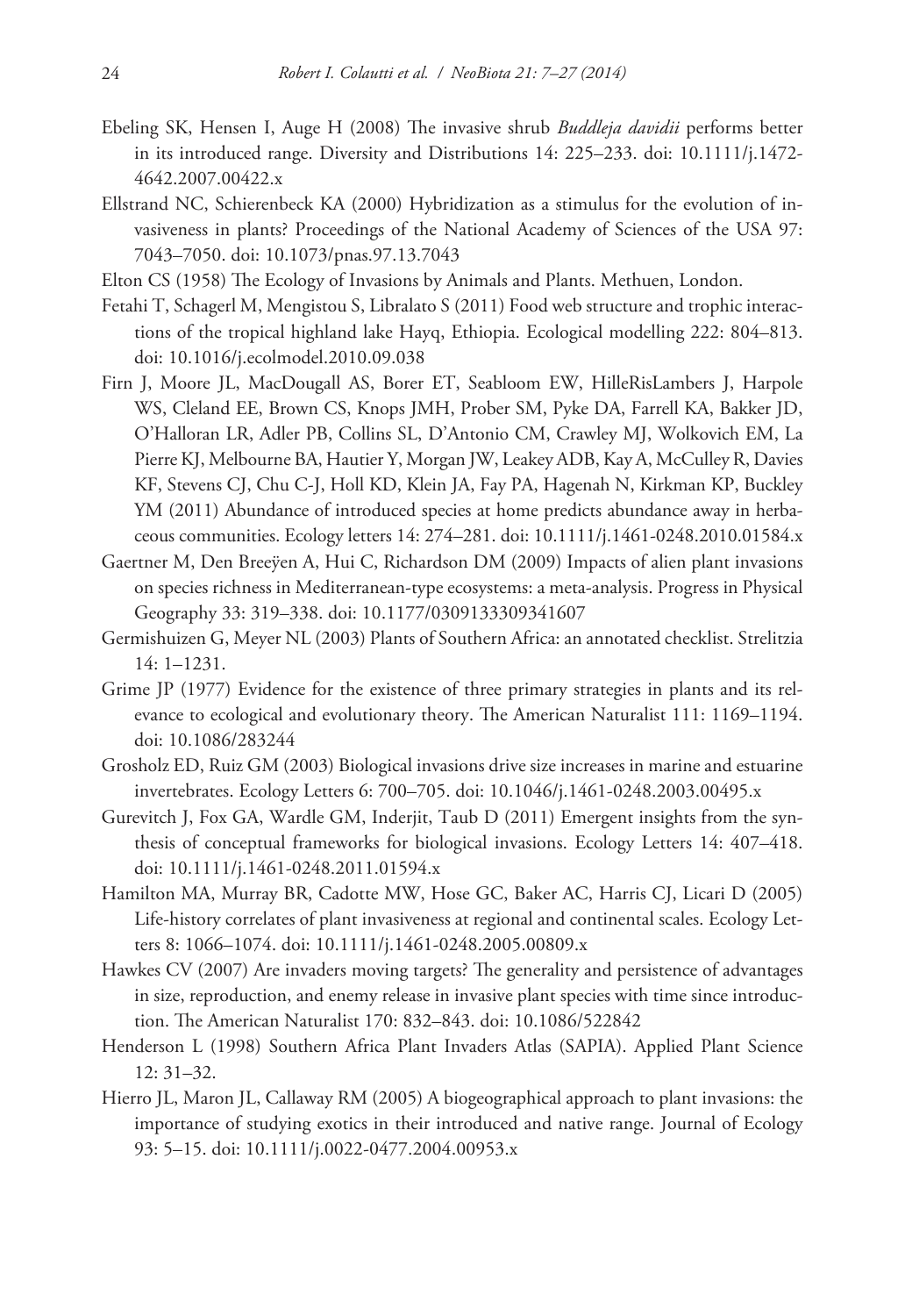- Hinz HL, Schwarzlaender M, McKenney JL, Cripps MG, Harmon B, Price WJ (2012) Biogeographical comparison of the invasive *Lepidium draba* in its native, expanded and introduced ranges. Biological Invasions 14: 1999–2016. [doi: 10.1007/s10530-012-0207-z](http://dx.doi.org/10.1007/s10530-012-0207-z)
- Hufbauer RA, Torchin ME (2007) Integrating ecological and evolutionary theory of biological invasions. In: Nentwig W (Ed) Biological Invasions: Ecological Studies Vol 193. Springer-Verlag, Berlin, 79–96. [doi: 10.1007/978-3-540-36920-2\\_6](http://dx.doi.org/10.1007/978-3-540-36920-2_6)
- Hui C, Richardson DM, Robertson MP, Wilson JRU, Yates CJ (2011) Macroecology meets invasion ecology: linking the native distributions of Australian acacias to invasiveness. Diversity and Distributions 17: 872–883. [doi: 10.1111/j.1472-4642.2011.00804.x](http://dx.doi.org/10.1111/j.1472-4642.2011.00804.x)
- Hulme PE (2012) Weed risk assessment: a way forward or a waste of time? Journal of Applied Ecology 49: 10–19. [doi: 10.1111/j.1365-2664.2011.02069.x](http://dx.doi.org/10.1111/j.1365-2664.2011.02069.x)
- Jakobs G, Weber E, Edwards PJ (2004) Introduced plants of the invasive *Solidago gigantea* (Asteraceae) are larger and grow denser than conspecifics in the native range. Diversity and Distributions 10: 11–19. [doi: 10.1111/j.1472-4642.2004.00052.x](http://dx.doi.org/10.1111/j.1472-4642.2004.00052.x)
- Jeschke J, Gómez Aparicio L, Haider S, Heger T, Lortie C, Pyšek P, Strayer D (2012) Support for major hypotheses in invasion biology is uneven and declining. NeoBiota 14: 1–20. [doi:](http://dx.doi.org/10.3897/neobiota.14.3435) [10.3897/neobiota.14.3435](http://dx.doi.org/10.3897/neobiota.14.3435)
- Jeschke JM, Strayer DL (2005) Invasion success of vertebrates in Europe and North America. Proceedings of the National Academy of Sciences of the USA 102: 7198–7202. [doi:](http://dx.doi.org/10.1073/pnas.0501271102) [10.1073/pnas.0501271102](http://dx.doi.org/10.1073/pnas.0501271102)
- Keane RM, Crawley MJ (2002) Exotic plant invasions and the enemy release hypotheis. Trends in Ecology and Evolution 17: 164–170. [doi: 10.1016/S0169-5347\(02\)02499-0](http://dx.doi.org/10.1016/S0169-5347(02)02499-0)
- Keller SR, Taylor DR (2010) Genomic admixture increases fitness during a biological invasion. Journal of Evolutionary Biology 23: 1720–1731. [doi: 10.1111/j.1420-9101.2010.02037.x](http://dx.doi.org/10.1111/j.1420-9101.2010.02037.x)
- van Kleunen M, Dawson W, Schlaepfer D, Jeschke JM, Fischer M (2010a) Are invaders different? A conceptual framework of comparative approaches for assessing determinants of invasiveness. Ecology Letters 13: 947–958.
- van Kleunen M, Weber E, Fischer M (2010b) A meta-analysis of trait differences between invasive and non-invasive plant species. Ecology Letters 13: 235–245. [doi: 10.1111/j.1461-](http://dx.doi.org/10.1111/j.1461-0248.2009.01418.x) [0248.2009.01418.x](http://dx.doi.org/10.1111/j.1461-0248.2009.01418.x)
- Kolar CS, Lodge DM (2002) Ecological predictions and risk assessment for alien fishes in North America. Science 298: 1233–1236. [doi: 10.1126/science.1075753](http://dx.doi.org/10.1126/science.1075753)
- Kolbe JJ, Glor RE, Schettino LRG, Lara AC, Larson A, Losos JB (2004) Genetic variation increases during biological invasion by a Cuban lizard. Nature 431: 177–181. [doi: 10.1038/nature02807](http://dx.doi.org/10.1038/nature02807)
- Kumschick S, Richardson DM (2013) Species-based risk assessments for biological invasions: advances and challenges. Diversity and Distributions. [doi: 10.1111/ddi.12110](http://dx.doi.org/10.1111/ddi.12110)
- Lankau RA, Nuzzo V, Spyreas G, Davis AS (2009) Evolutionary limits ameliorate the negative impact of an invasive plant. Proceedings of the National Academy of Sciences of the USA 106: 15362–15367. [doi: 10.1073/pnas.0905446106](http://dx.doi.org/10.1073/pnas.0905446106)
- Levine JM, Adler PB, Yelenik SG (2004) A meta-analysis of biotic resistance to exotic plant invasions. Ecology Letters 7: 975–989. [doi: 10.1111/j.1461-0248.2004.00657.x](http://dx.doi.org/10.1111/j.1461-0248.2004.00657.x)
- Lind EM, Parker JD (2010) Novel weapons testing: are invasive plants more chemically defended than native plants? PLoS ONE 5(5): e10429. [doi: 10.1371/journal.pone.0010429](http://dx.doi.org/10.1371/journal.pone.0010429)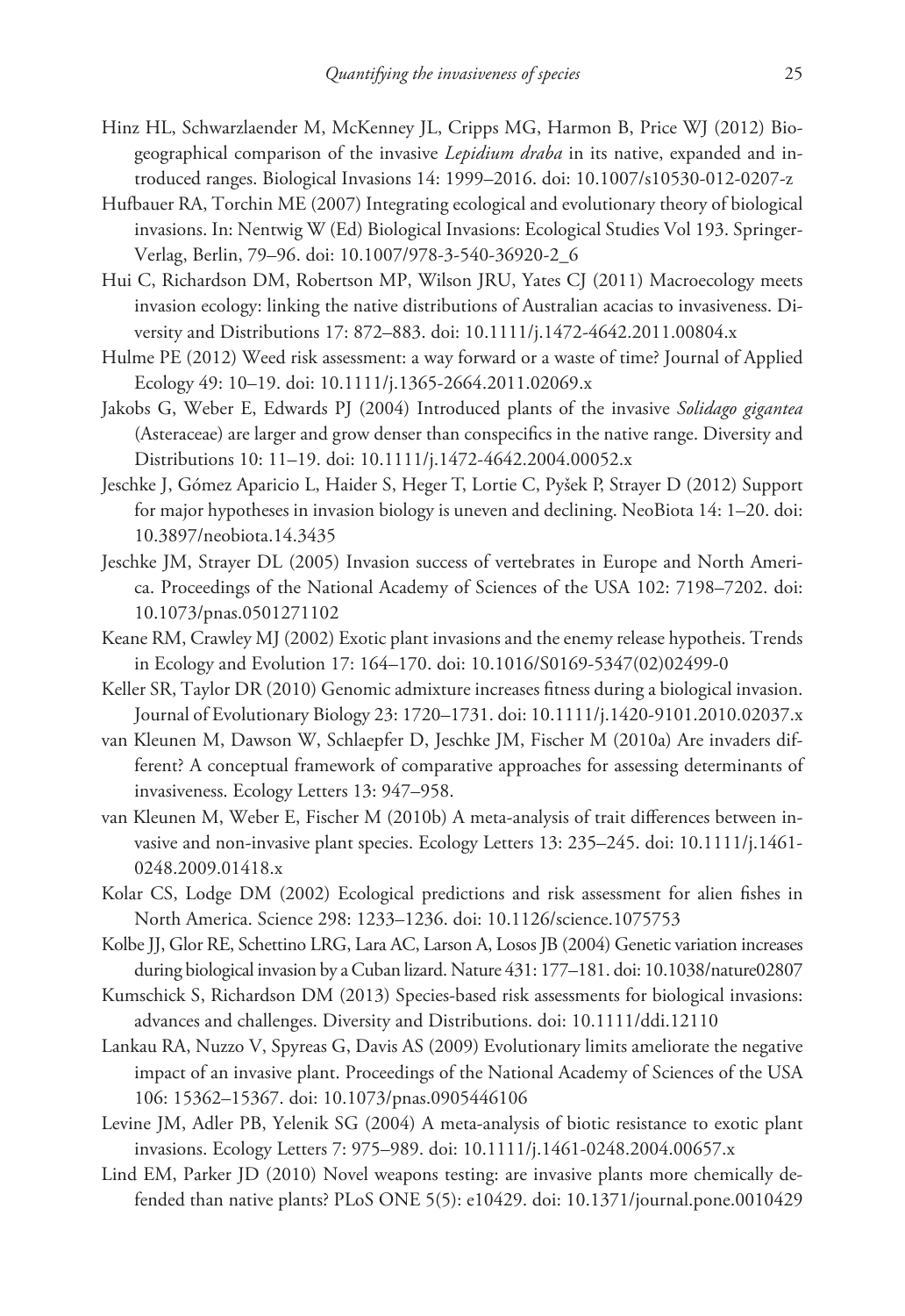- Lockwood JL, Cassey P, Blackburn T (2005) The role of propagule pressure in explaining species invasions. Trends in Ecology and Evolution 20: 223–228. [doi: 10.1016/j.](http://dx.doi.org/10.1016/j.tree.2005.02.004) [tree.2005.02.004](http://dx.doi.org/10.1016/j.tree.2005.02.004)
- Lowe S, Brown M, Boudjelas S, DePoorter M (2004) 100 of the world's worst invasive alien species: a selection from the Global Invasive Species Database. In: T.I.S.S. Group (Ed) Species Survival Commission of the World Conservation Union, IUCN, 1–12.
- Mack RN (2000) Cultivation fosters plant naturalization by reducing environmental stochasticity. Biological Invasions 2: 111–122. [doi: 10.1023/A:1010088422771](http://dx.doi.org/10.1023/A:1010088422771)
- Mihulka S, Pyšek P, Martínková J (2003) Invasiveness of Oenothera Congeners in Europe Related to Seed Characteristics. Backhuys Publishers, Leiden.
- Mitchell CE, Power AG (2003) Release of invasive plants from fungal and viral pathogens. Nature 421: 625–627. [doi: 10.1038/nature01317](http://dx.doi.org/10.1038/nature01317)
- Parker JD, Torchin M, Hufbauer RA, Lemoine NP, Alba C, Blumenthal DM, Bossdorf O, Byers JE, Dunn AM, Heckman RW, Hejda M, Jarošík V, Kanarek AR, Martin LB, Perkins SE, Pyšek P, Schierenbeck K, Schlöder C, van Klinken R, Vaughn KJ, Williams W, Wolfe LM (2013) Do invasive species perform better in their new ranges? Ecology 94: 985–994. [doi: 10.1890/12-1810.1](http://dx.doi.org/10.1890/12-1810.1)
- Parker JD, Burkepile DE, Hay ME (2006) Opposing effects of native and exotic herbivores on plant invasions. Science 311: 1459–1461. [doi: 10.1126/science.1121407](http://dx.doi.org/10.1126/science.1121407)
- Pergl J, Perglová I, Pyšek P, Dietz H (2006) Population age structure and reproductive behavior of the monocarpic perennial *Heracleum mantegazzianum* (Apiaceae) in its native and invaded distribution ranges. American Journal of Botany 93: 1018–1028. [doi: 10.3732/ajb.93.7.1018](http://dx.doi.org/10.3732/ajb.93.7.1018)
- Preston CD, Pearman DA, Dines TD (Eds) (2002) New Atlas of the British and Irish Flora: An Atlas of the Vascular Plants of Britain, Ireland, the Isle of Man and the Channel Islands. Har/Cdr. Oxford University Press, Oxford.
- Pyšek P, Sádlo J, Mandák B (2002) Catalogue of alien plants of the Czech Republic. Preslia 74: 97–186.
- Pyšek P, Jarošík V (2005) Residence time determines the distribution of alien plants. In: Inderjit I (Ed) Invasive Plants: Ecological and Agricultural Aspects. Birkhäuser Verlag-AG, Switzerland, 77–96. [doi: 10.1007/3-7643-7380-6\\_5](http://dx.doi.org/10.1007/3-7643-7380-6_5)
- Pyšek P, Richardson DM (2007) Traits associated with invasiveness in alien plants: where do we stand? In: Nentwig W (Ed) Biological Invasions. Springer-Verlag, Berlin, 77–96. [doi:](http://dx.doi.org/10.1007/978-3-540-36920-2_7) [10.1007/978-3-540-36920-2\\_7](http://dx.doi.org/10.1007/978-3-540-36920-2_7)
- Pyšek P, Danihelka J, Sádlo J, Chrtek J Jr., Chytrý M, Jarošík V, Kaplan Z, Krahulec F, Moravcová L, Pergl J, Štajerová K, Tichý L (2012a) Catalogue of alien plants of the Czech Republic (2nd edition): checklist update, taxonomic diversity and invasion patterns. Preslia 84: 155–255.
- Pyšek P, Jarošík V, Hulme PE, Pergl J, Hejda M, Schaffner U, Vilà M (2012b) A global assessment of invasive plant impacts on resident species, communities and ecosystems: the interaction of impact measures, invading species traits and environment. Global Change Biology 18: 1725–1737. [doi: 10.1111/j.1365-2486.2011.02636.x](http://dx.doi.org/10.1111/j.1365-2486.2011.02636.x)
- Reinhart KO, Callaway RM (2006) Soil biota and invasive plants. New Phytologist 170: 445–457. [doi: 10.1111/j.1469-8137.2006.01715.x](http://dx.doi.org/10.1111/j.1469-8137.2006.01715.x)